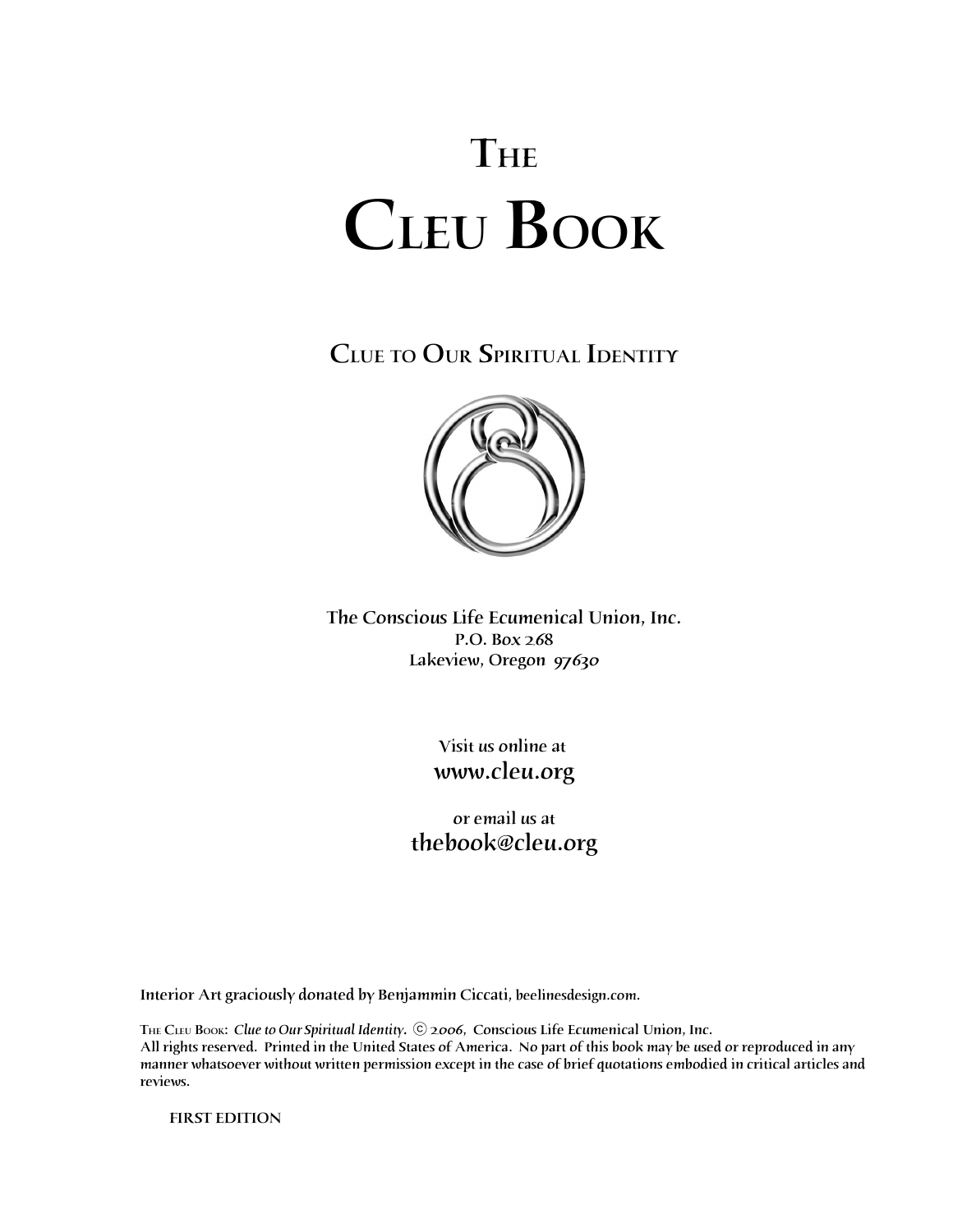This book is dedicated to...

Geraldine and JoAnn, George and John, our very first guides and sources of inspiration,

and to

everyone who has a clue or is looking for one.

AUTHORS' NOTE

Any attempt to codify a vision results in inaccuracies by the very nature of the act. Our attempts to clarify the vision and provide guidance and inspiration are just that-- attempts. Knowledge is forever changing, as is wisdom. If you feel that you have discovered a clearer perspective on any of the thoughts presented here, please share them with us. Our goal is a simplicity and clarity of vision that will spiritually and physically unite all human beings.

The words herein are NOT to be taken literally, but metaphorically, as all words are but metaphors. If they guide or inspire you to take action on behalf of Existence, then they have served their purpose.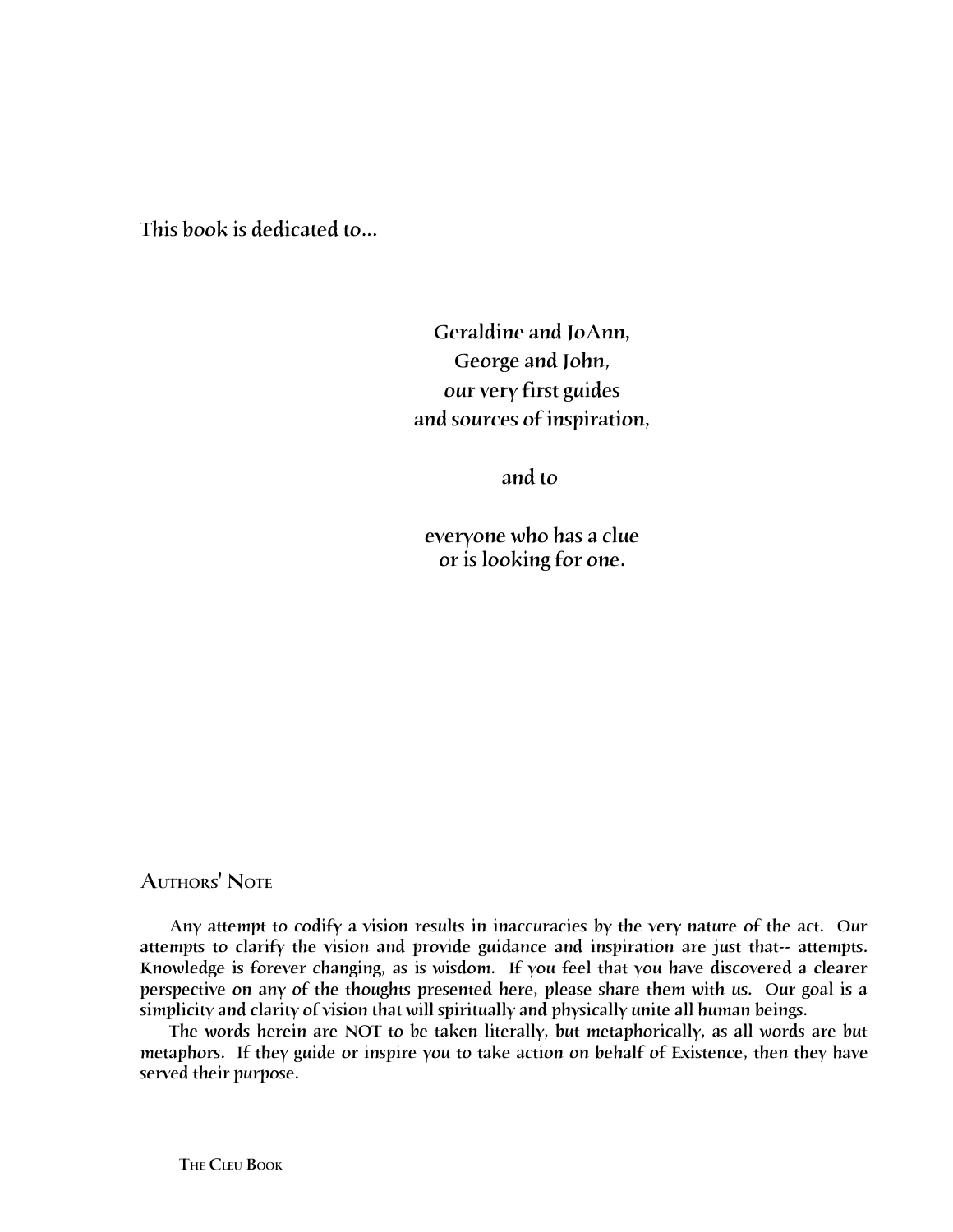**INTRODUCTION**  $\bullet$ **OUR VISION** • OUR VALUES  $\bullet$ RHYTHM • **PRACTICES**  $\bullet$ **RITES** • OUR INVITATION • WHAT'S THE CLEU? • THE CLEU AFFIRMATION • THE CLEU ANTHEM  $\bullet$ CLEU? • AND IN THE END...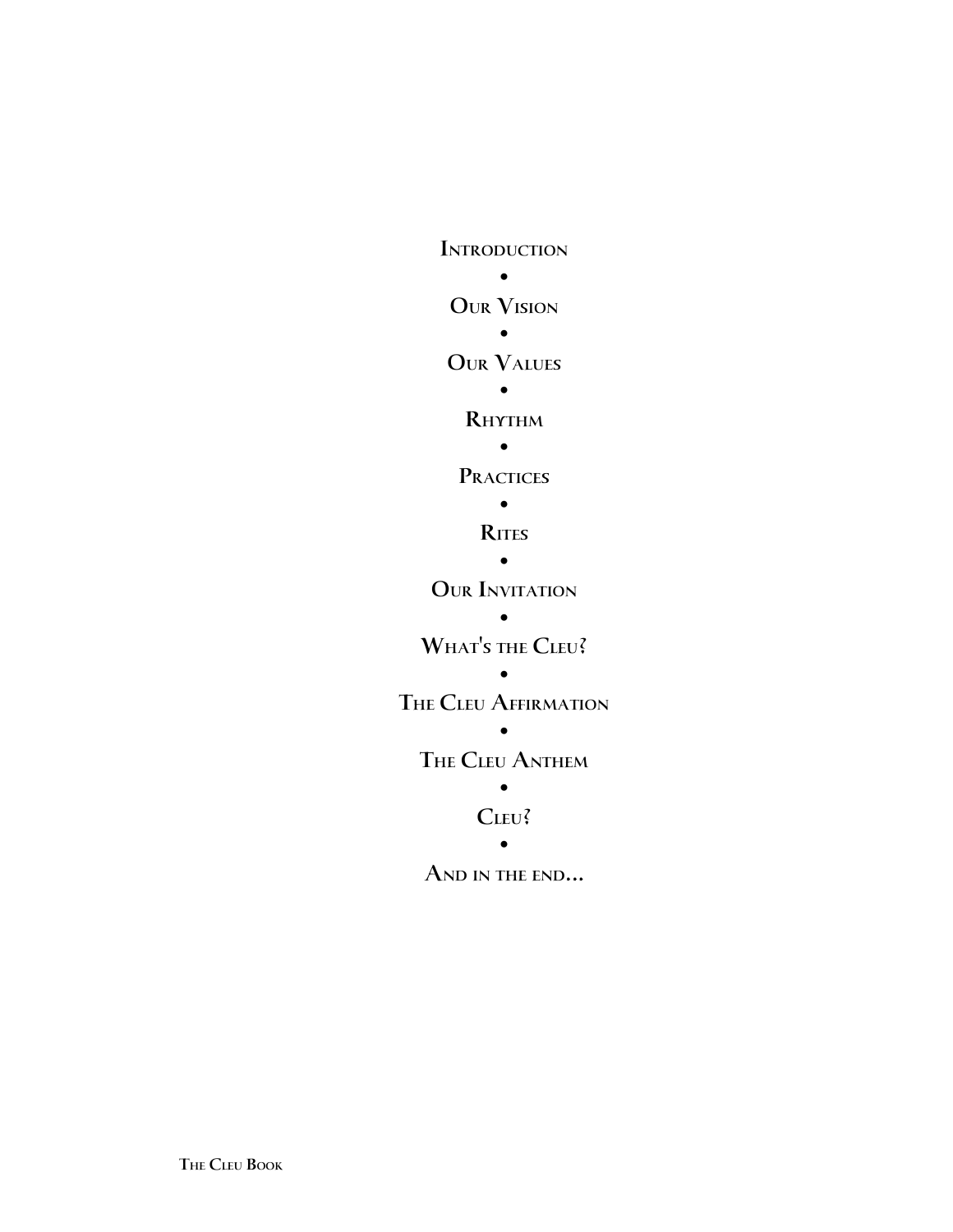#### **INTRODUCTION**

I GIVE YOU THE END OF THE GOLDEN STRING ONLY WIND IT INTO <sup>A</sup> BALL I<sup>T</sup> WILL LEAD YOU INTO HEAVEN'<sup>S</sup> GATE BUILT IN JERUSALEM'<sup>S</sup> WALL.

WILLIAM BLAKE

Looking for a clue? …that "golden string" that leads to a joyous and fulfilling spiritual Life? As a seeker, you may have found your own unique spirituality, but where is your spiritual community? THE CLEU BOOK offers a vision of Conscious-ness, Life, the Earth, and the Universe that unites us all. It is an invitation to embrace a mystical view of Existence that focuses on global harmony, spiritual community, and the experience of the divine in our daily lives.

As children, we grow up immersed in the vision and values of our parents or guardians. As adults, we are expected to choose: Either we accept the vision and values of our youth, or we begin to seek our own. Unfortunately, if we look outside the major religious traditions for answers to the fundamental questions of Life, we not only give up having a recognizable spiritual identity but the comfort and support of a spiritual community. Without a clearly defined spiritual tradition, we are too often marginalized or trivialized by our culture. Whether we were raised to be religious or not, all of us long for deeper meaning and connection in our lives.

As seekers, many of us have developed our own eclectic, individual mix of values and practices drawn from a broad range of spiritual, religious, and philosophical traditions. And although "spiritual, not religious" is usually the closest we come to naming a common spiritual identity, it is not surprising that we share many of the same basic values: Do you recognize the divine nature of every human being? …of all Life? …of our planet and all of Existence? Do you respect the mystic traditions of all cultures and religions? Do you envision a better world where the human population has stabilized and the Earth is cultivated not exploited? And most importantly, do you yearn for spiritual identity and community based on shared values? If you answered "yes" to any of these questions, you already have a clue-- this book is for you.

A clear, satisfying, and inspiring vision is the core of a personal spiritual identity and the foundation of spiritual community. It answers the important questions: Who are we? Where do we come from? Where are we headed?

*OUR VISION* is based on current and generally accepted scientific knowledge-- an everchanging understanding of Existence that resonates with the mystical perspective long advocated by teachers, saints, and prophets from all religious traditions. This vision is founded on five great miracles of Existence: Energy/ Universe, Matter/Earth, Life, Consciousness, and At-Onement, represented by our own unique symbol, the Cleu. Pointing to At-Onement, the harmonious unification of all Existence, this vision is truly the clue to a better world.

In order to actively contribute to a better world, we must translate our vision into values that guide our daily lives. *OUR VALUES*, arising naturally from our vision, promote harmony and support the continued Existence of Consciousness and Life on Earth. The first four values address our connection to the Earth, its Life, and the environment it provides-- our physical well-being. The remaining four values address our relationship to the self and to all conscious Life-- our spiritual well-being. Having values that support all Life, and in particular, conscious Life, establishes a foundation for ethical action that unites us all on the path to creating a better world.

From the procession of the seasons, to the beat of your heart, to the dance of atomic particles, rhythm is a fundamental and essential aspect of all Existence. In *RHYTHM,* you will learn how you can find deeper meaning and a deeper sense of connection in your personal Life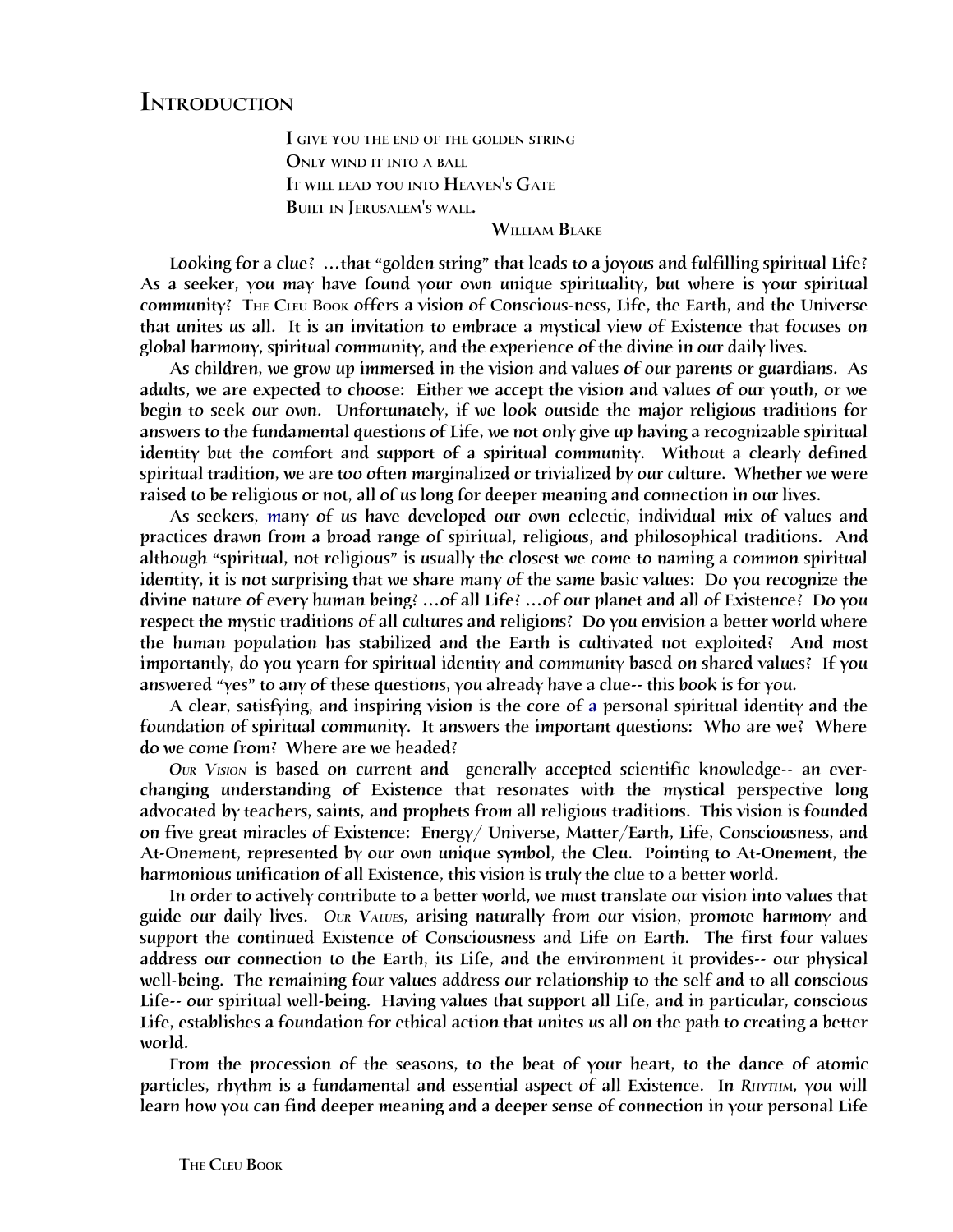and the Life you share with your family and spiritual community by recognizing and celebrating daily, weekly, monthly, and annual rhythms.

Our spiritual lives and communities are strengthened by conscious activities that provide an experience of the divine in our daily lives. In *PRACTICES* you'll be invited to make meditation, study, service, mentoring, and pilgrimage the foundation of your spiritual Life. In *RITES,* you'll rediscover the ancient human rites of music, art, drum, dance, song, story, circle, and communion that awaken the divine sense of At-Onement in ourselves, our families, and our communities.

Finally, in *OUR INVITATION*, we encourage you to act on behalf of your vision and values by claiming your spiritual identity and seeking spiritual community. When you live At-One with Consciousness, Life, the Earth, and the Universe, you let your light shine, serving as an example to your family and your community and building a grassroots foundation for a new paradigm of global harmony.

Are you ready to join in a spiritual revival of conscious human beings who share a vision and values? Are you willing to stand up for your spiritual identity and participate in a spiritual community that celebrates Existence through the sharing of our human rites? Together, we can enter a new paradigm where human beings live in harmony, attuned to the rhythms of the Universe, and in support of all Life and the Earth. Let THE CLEU BOOK guide and inspire you.

Whether you are Christian, Muslim, Jewish, Hindu, Buddhist, Pantheist, Pagan, or Atheist, if you are still a seeker, we invite you to take the mystical view: We are One and the Earth is our source and host. If you're looking for a clue to guide you through the labyrinth of Existence to a deeper understanding of where we come from, who we are, and where we're headed, search no more. You are a mystical, magical, miraculous manifestation of the Universe. You are the clue! Read on and see if you don't agree.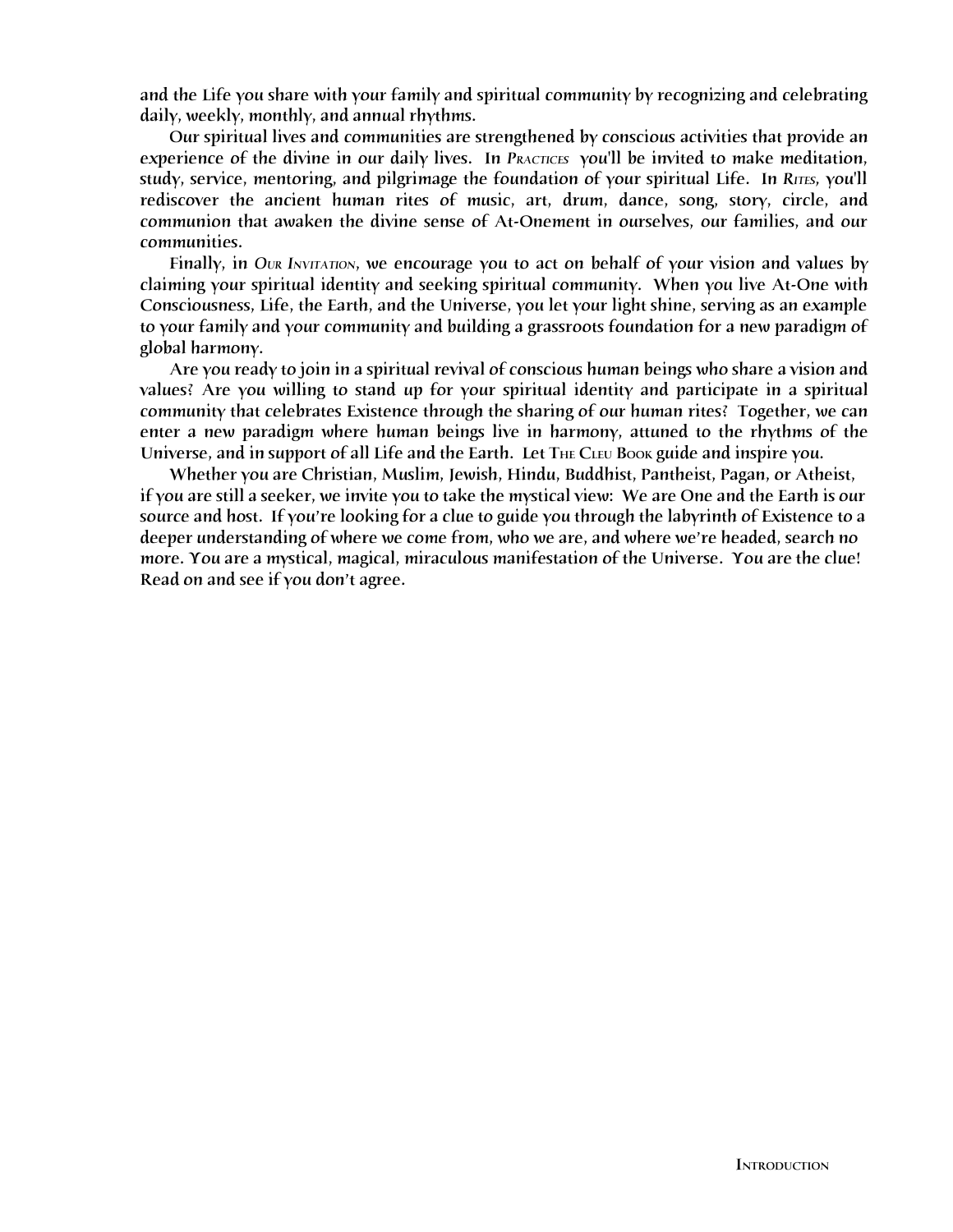# **OUR VISION**

Our vision is based on the awesome miracle and mystery of Existence and a faith that, at the deepest level, everything is perfect as it is, in this moment, and always.

We see in Existence a series of four great miracles: the advent of our Universe in the form of pure Energy; the advent of Matter, and consequently the Earth and the Sun; the advent of Life, with its myriad of forms; and the advent of Consciousness. We anticipate a fifth great miracle: At-Onement.

We see At-Onement as the harmonious unification of the rational and the intuitive in the individual, of the individual and all conscious Life, and of all conscious Life with all Life, the Earth, and the Universe.

We demonstrate At-Onement by living our lives in harmony with the rhythms of the Universe, maintaining values supportive of all Life and the Earth, celebrating Consciousness through human rites and practices, and inspiring others to recognize their true place in this great mystery we call Existence.

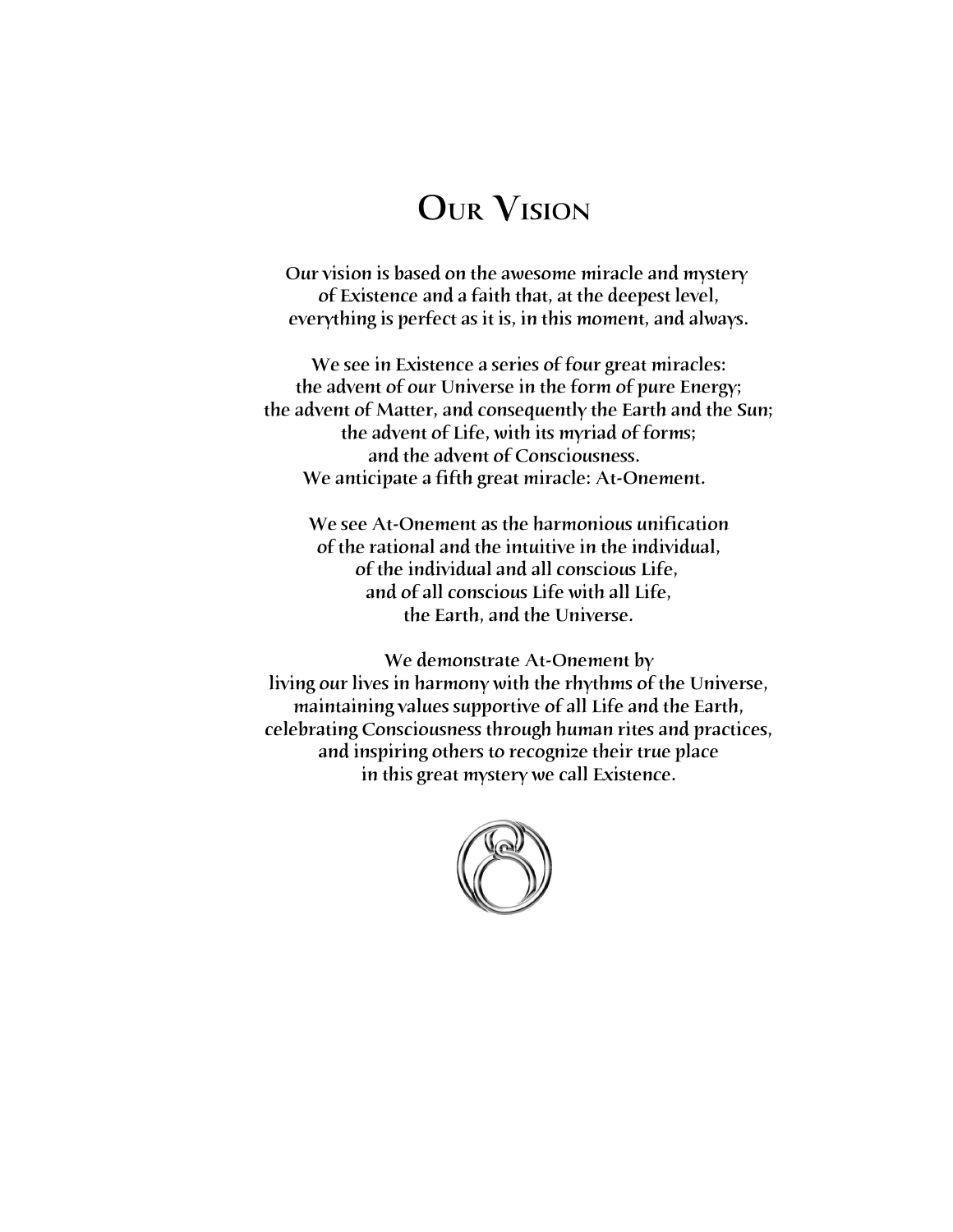# THE GREAT MIRACLES

We recognize in Existence five great miracles: Energy, Matter, Life, Consciousness, and At-Onement. Certainly, there are many other great miracles, but we find these to be the greatest of all. Each of these miraculous happenings marks a fundamental shift in paradigm, a new manifestation of synchronicity in the Universe. Since each of these miracles is dependent on the ones before, we see Consciousness as the most complex and rarest occurrence of all.

While we continue to seek a clearer understanding of these miracles through the efforts of our rational minds, we are content that they may ever remain mysteries. The story of the Universe as uncovered by the men and women of science forms the ever-changing and continuously refined basis of our rational understanding. Other stories of the Universe, expressed in the myths and legends of our ancestors, deepen our intuitive understanding. Together, the rational and the intuitive offer the clues that guide us through the labyrinth of our own miraculous nature toward our personal realization of At-Onement.

Study the great miracles to gain a deeper understanding of your greater self.

# ENERGY/UNIVERSE

Looking up at the night sky, are you awe-struck by a sense of wondrous connection to your cosmic origins? The currently accepted story of the beginning of the Universe, the advent of Energy, is both simple and elegant. Today, scientists generally agree that all that now exists in the Universe was once gathered in one "place" in space-time. At the very beginning of time, this singularity, the tiniest sphere of immense Energy, began to rapidly expand and cool. Often referred to as the "Big Bang," it is currently estimated to have occurred some 12 to 18 billion years ago. Although scientists have yet to understand the conditions at the very moment of the birth of the Universe, they can now describe with some confidence events occurring the tiniest fraction of a second afterward. At that time, the Universe was smaller than an atom and indescribably hot. Once the expansion began, the Universe gradually cooled to a point where stable atoms of hydrogen and helium appeared, and the second great miracle, Matter, came into being.

# MATTER/EARTH

Within ten-millionths of a second of the very beginning of the Universe, the first elementary particles (condensed Energy) were forming and disintegrating. Within minutes, the nuclei of light atoms began to appear and disappear. It wasn't until at least three hundred thousand years later, after considerable cooling, that the first stable atoms of hydrogen and helium were formed. Although only a very tiny portion of the initial Energy of the Universe was transformed into Matter, great clouds (of hydrogen and helium) began to condense, eventually gathering into galaxies of stars and black holes. Many of these stars were just the right size to end their lives as supernovae, giant explosions of intense heat, that produced all the possible stable atoms that now exist. Scattered remnants of one of these supernovae were drawn together by gravity to form our star, the Sun, and its companion solar system of planets. In this great story of our universal origins, one of the planets, Earth, provided just the right conditions long enough to become host to a third great miracle-- Life.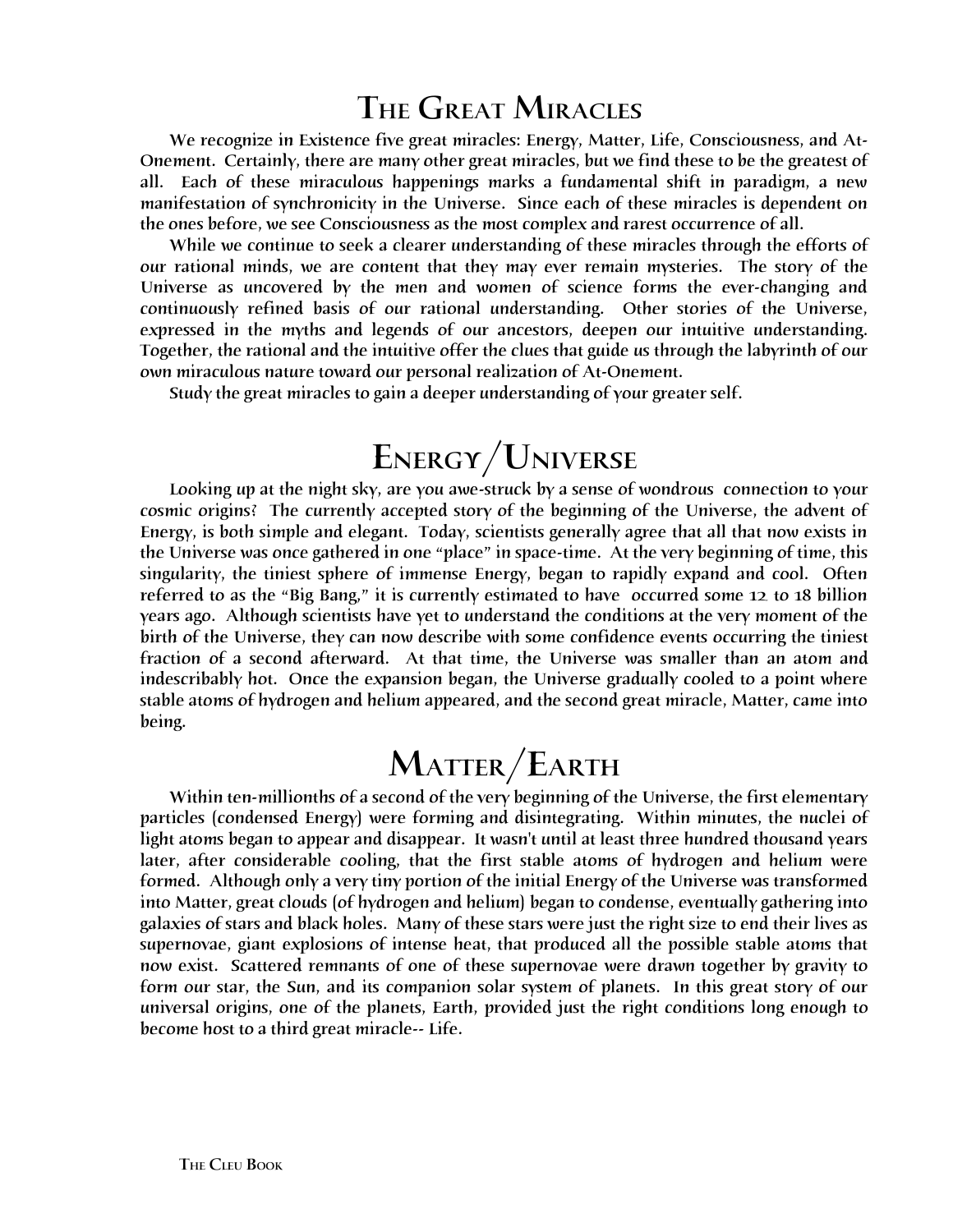# **LIFE**

The Earth and the Moon danced many a revolution about the Sun before their rhythms and the unique conditions on the Earth led to the advent of Life. In a primordial sea of molecules and atoms surrounded by a blanket of gases, catalyzed by the greatest lightning storms the Earth has ever known, certain groups of molecules resonated in very peculiar harmonies that gave them the unique ability to replicate themselves. The Energy and Matter of the Universe had come alive.

Fortunately, the copies they made were not always exact. Those that best harmonized with the current environment were successful. Those that did not, perished. Throughout its history, Life has endured many cataclysmic changes in the Earth's environment, facing near extinction more than once. The fact that Life has survived and flourished for over five billion years is a tribute to its durability and adaptability, a truly great miracle, dependent upon a multitude of synchronicities. From Life arises the most mysterious, complex, and rare happening of all, the fourth great miracle of Consciousness.

### **CONSCIOUSNESS**

At some point in the relatively near past, some of the more complex forms of Life on Earth acquired a faculty quite unique from all other Life. Human beings, and possibly other species like the ape, whale, dolphin, and elephant, became able to perceive and manipulate a metaphoric world that mirrors reality, a world of symbols, words, and thoughts, a world with a past, present, and future. And most importantly, we became able to choose. Moment to moment, the choices we make determine our spirit, changing our lives and effecting our family, com-munity, and world far into the future.

Whether first manifest in our ability to control fire, or to paint images on cave walls, or to develop the first language and laws, from its very beginning, Consciousness has given humans the unique ability to alter their environment at will. As conscious beings, we control our destinies, not only as individuals but as a species. Consciousness gives us a choice: To wake up to the miracle of our Existence and the power of our spirit, or sleep our way into extinction.

# AT-ONEMENT

Before the arrival of Consciousness, the Universe was a harmonious dance of rhythmic waves of Energy, Matter, and Life. All Life succeeded or failed based solely on its ability to harmonize with the Earth's ever-changing environment. As conscious beings, we alone can choose whether or not to harmonize with the rhythms that brought us into being. If through laziness, carelessness, lack of awareness, or any other reason, we choose disharmony, we will follow its inevitable path to extinction.

If we choose At-Onement, we follow in the path of those few unusual individuals throughout history who came to recognize their divine nature, their intimate connection to all Existence, and who lived lives that have become models of love, compassion, and service. When we as a species choose to live in harmony with the rest of Life and each other, we will enter a new paradigm of At-Onement that will last as long as the Earth sustains Life. When Consciousness is in harmony with the Universe, Life, and the Earth, all of Existence will again be truly At-One. The choice is ours! At-Onement or extinction.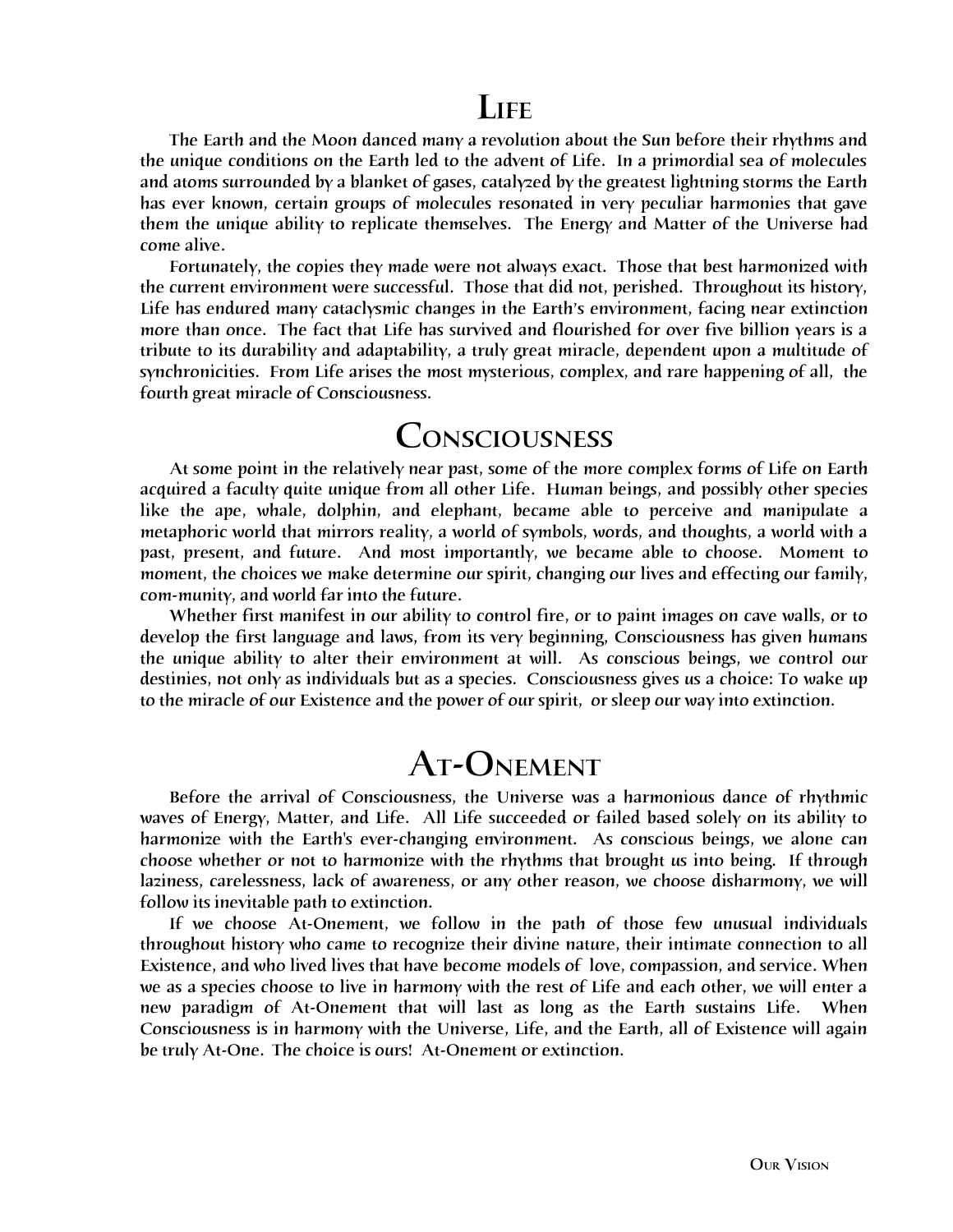# THE MYSTICAL PATH

Each and every human Life describes a unique path through Existence. The choices we make are the turning points or forks in our path. We can choose not to choose, wandering aimlessly through Life without a clear destination, or we can choose to direct ourselves toward the full realization of who we are, the recognition of our divine nature, and the experience of At-Onement, alone and in communion with others.

History, myth, and legend are filled with the stories of those who followed their path to the One, who realized their mystical, magical, divine nature. Whether we call them mystics, sages, gurus, shamans, witches, scientists, wise men, saints, or gods, all have pointed out the path to At-Onement with their words, works, and lives. In their wake, multitudes of followers have carried their message throughout the generations.

Mystics are those human beings who seek by contemplation, self-surrender, and other means to obtain union with or absorption into the divine, spiritual truth, or ultimate reality. They believe that At-Onement, direct union with the divine, is available to every conscious being. We look for wisdom, inspiration, and guidance from those who have demonstrated their union with the divine mystery of Existence, and whose lives, words, and works are examples of personal At-Onement. Whatever we choose to call them, all share a common mystical vision of Existence that is manifest in their compassion for others, their personal humility, and their harmony with Existence and the Universe. They illuminate the mystical path to At-Onement.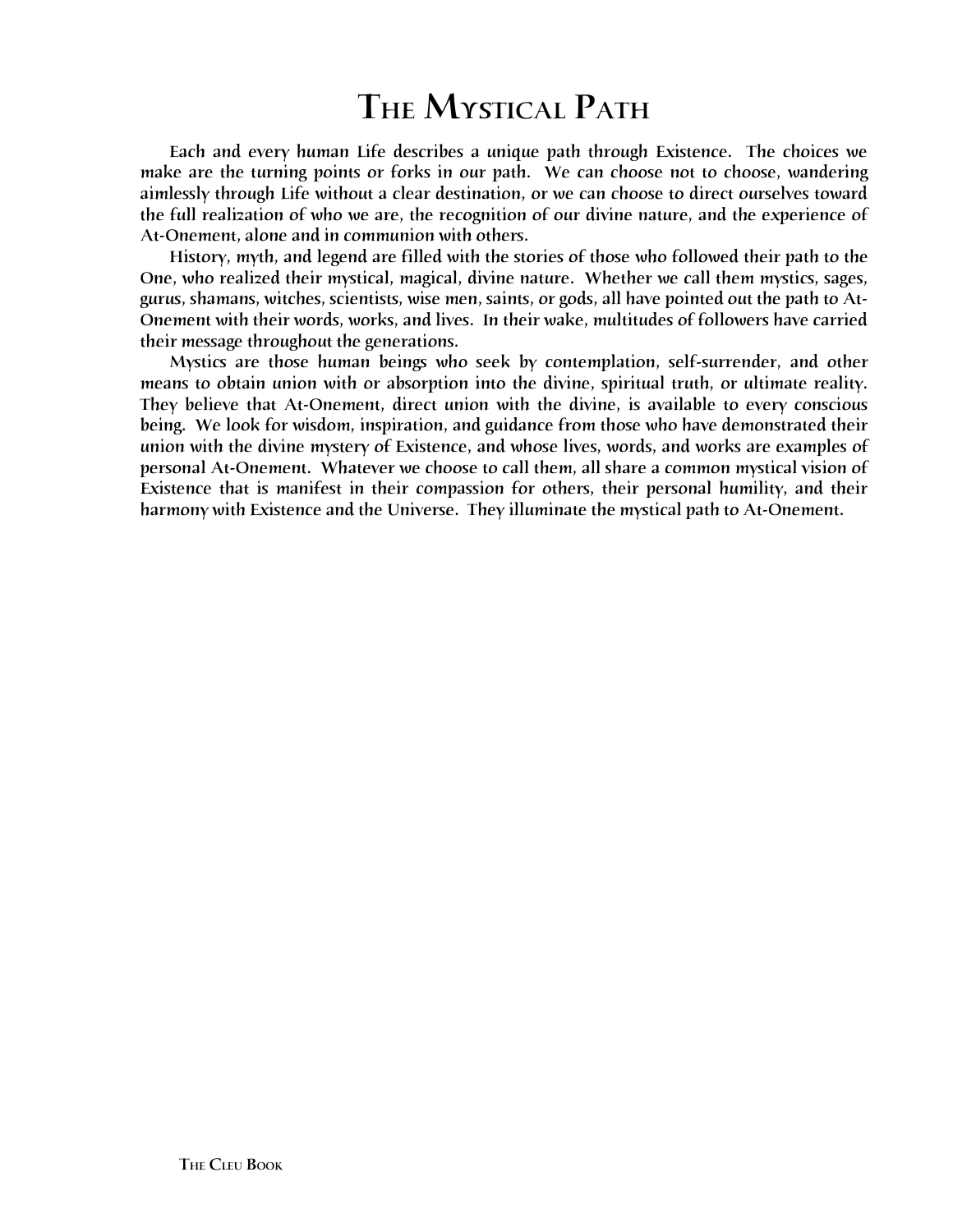# **OUR VALUES**

Our values determine the choices we make, our actions, and our spirit. They follow, both logically and intuitively, from our understanding of who we are, and from our desire to live At-One with our greater self-- the Universe, the Earth, Life, and Consciousness. They are shared by all conscious beings who cherish their Existence and the continued Existence of Consciousness and Life.

Our values affirm our dependence upon each other and on the great miracles that precede and sustain us. It is up to us to choose wisely, affirming the Existence of Life as good, doing our part to lessen unnecessary suffering, and helping others to get a clue. As conscious beings, we choose values that support our physical and spiritual well-being. We value the vital resources of the Earth we all share-- the air we breathe, the water we drink, the food we eat, and the Energy we use. We value all Life because we depend on a living Earth for our sustenance. We value ourselves in body, mind, and spirit, and we value our families, our communities, and the world.

Know your values and put them into action. Release your spirit on the world. Claim your spiritual identity and community-- our values make us One.

#### THE AIR

In the beginning, and for many, many generations, the only human intrusion on the quality of our most vital resource, the air, was the smoke from our camp-fires and hearths. Consequently, until very recently, the quality of the air had very little influence on the development of culture or on the decisions we made. The air, our most immediate and vital need, was taken pretty much for granted.

All this changed when humans began transforming ever-increasing amounts of Energy and raw materials into goods and waste. Much of the waste from this process ended up in the atmosphere, the water, and the soil. The effect of these industrial practices combined with the proliferation of the automobile threatens our environment not only locally, but worldwide. Our continued arrogance and negligence have led to practices that poison the air we breathe, at the same time increasing the greenhouse gases that are destabilizing the global climate.

A conscious approach to Life demands that we become more aware of how we personally contribute to the decline of air quality, and that we choose a life-style that lessens our impact on the Earth's atmosphere. At a very minimum, we must reduce our intrusions on air quality to levels well below the limits of the atmosphere to compensate. Ideally, we should seek to return the air to the quality enjoyed by our ancestors as few as one hundred-fifty years ago.

Begin by lessening your own personal impact on air quality. Consume less. Drive less. Dry your clothes on a line or rack. Make your next vehicle or appliance one that is more efficient, conserving Energy. Buy green Energy. Work together with others to improve the quality of the air in your community. Make clean air a top priority. The survival of Life on our planet depends on our willingness to lessen our impact on the Earth's vital resources, especially the air.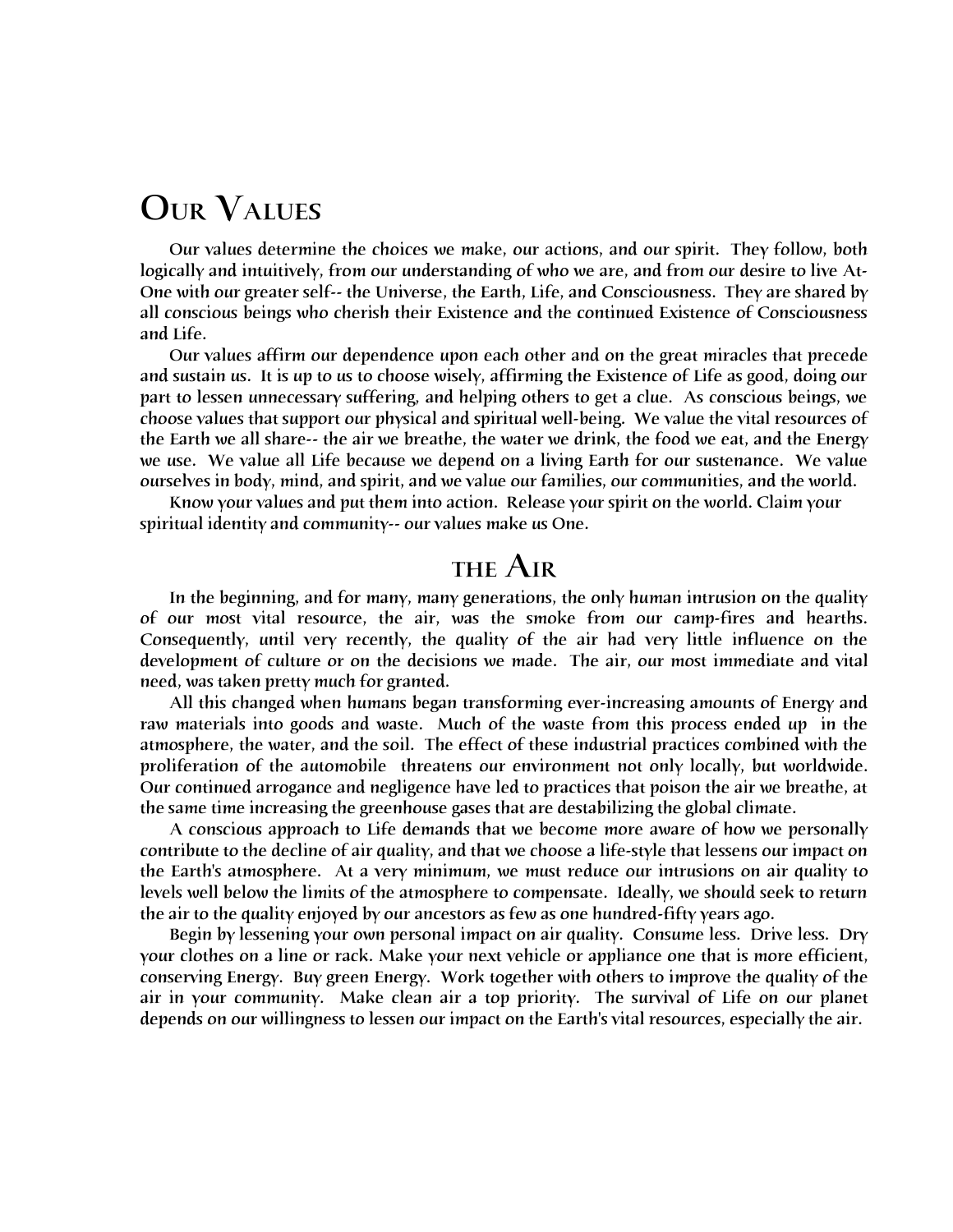#### **WATER**

We need water to live. It is the basic building block of all Life on our planet. Our bodies are mostly water, and to remain healthy we must drink fresh water daily. Throughout our history, out of necessity, we have gathered around available supplies of fresh drinking water. As our population grows, the strain on the supply of fresh water increases.

The relatively recent industrial revolution and subsequent industrialization of agriculture on a large scale has resulted in a serious deterioration of the quality and availability of fresh water and has contributed to the pollution of our oceans, lakes, rivers, streams, and wetlands. If Consciousness is to survive, we must protect the health of our oceans and inland waters, all integral to the ecological cycles that sustain Life on our planet. The extravagant use of potable water, whether in our factories, farms, or homes, is beginning to have dire effects on the quality and availability of this most precious resource. In addition, the corporate pressure to privatize the world's water resources is threatening to further reduce the availability of fresh water for an increasing number of the world's poor. Currently, more than two billion people live their lives without access to clean drinking water.

Become familiar with the water resources in your region. Join other concern-ed citizens in your community to sustain local aquifers and to defend ground and surface waters from pollution and privatization. As conscious human beings, it is our responsibility to identify our personal contribution to the degradation of the Earth's water resources and do whatever we can to to insure the quality and sustainability of fresh, pure water for ourselves and for future generations.

#### FOOD

Our food, made up entirely of other living beings, is both our source and our sustenance. The next time you take a bite, realize that without the nourishment Life provides, Consciousness ceases to exist. From our very beginnings, the acquisition, production, and distribution of food has been a primary factor in the development of culture and civilization.

Changes brought about by the industrialization of agriculture have resulted in most of us being separated from the source of our own food and in our diets becoming highly processed "foodstuffs" rather than the natural fare our bodies have relied on throughout our history. Pesticides and fertilizers lessen the nutritive value of our food, deplete our topsoil, and expose consumers to dangerous chemicals. Both salt and freshwater fish that used to be in plentiful supply are now in decline due to overfishing or too toxic to eat because they are contaminated with pollutants. Factory meat farms consume a great deal of our water and food resources, threaten our health through overuse of antibiotics and hormones, and pollute our watersheds with animal sewage. Genetic engineering of plants and animals may cause new and unanticipated problems.

To insure an adequate, stable food supply, we must protect and promote the diversity of Life on the planet by adopting a more natural diet. Become involved in the production and distribution of your food by growing some yourself. Find sources of natural food in your area. When possible, choose organic, avoiding highly processed products. Eat fruits and vegetables when they are available locally and in season. Shop at your local natural foods coop or health food store. Buy in bulk to reduce waste from packaging. Patronize community-supported agriculture, farmer's markets, or other local food sources. We are what we eat!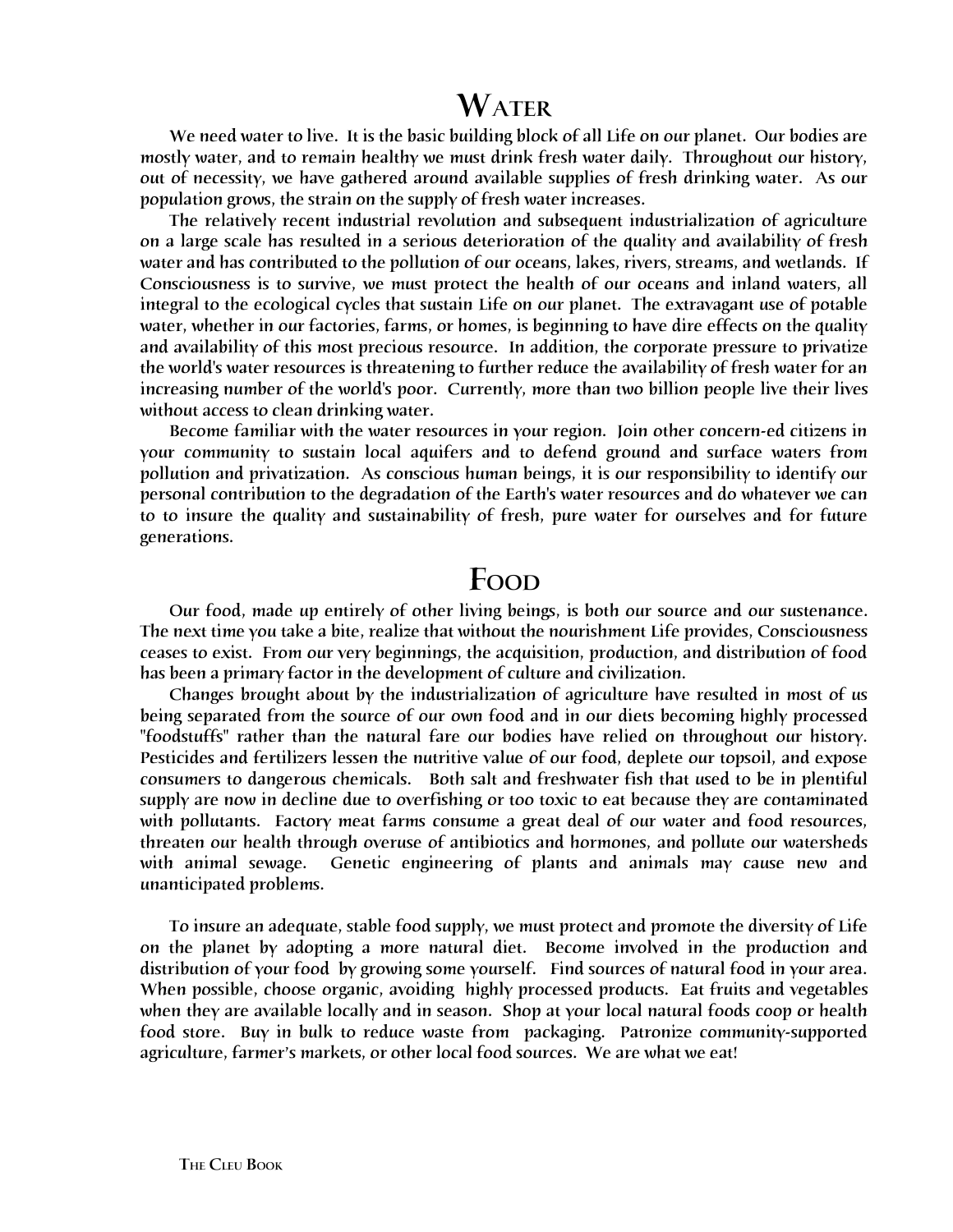#### **ENERGY**

Perhaps the earliest sign of human Consciousness was our use of fire. This ability to control and utilize the rapid transformation of Matter into Energy (heat and light) has set us apart from all other beings, deeply influencing the develop-ment of our cultures and the success of our civilizations.

Over the years, we have become masters of Energy production and distribution, drawing from many sources to satisfy our growing desire for more. Now we desire Energy, not only for light, heat, and cooking, but to power our machines. Although we haven't yet entirely given up our use of wood (even in areas with widespread desertification), coal and oil are now our primary sources of Energy. Both are fossil fuels with limited supplies, and their extraction and use have resulted in the ever-increasing pollution of our air, water, and soil. Our efforts to replace fossil fuel with nuclear power have proven equally costly. Even if we ignore the possibility of an environmental catastrophe, we have yet to devise a method of waste disposal that doesn't endanger ourselves, our environment, and future generations.

If we intend to maintain a healthy biosphere and conserve a portion of our limited supply of fossil fuel for future generations, we must make every effort to minimize our consumption and to use every means possible to find and develop renewable Energy resources that have a minimum impact on the health of our planet. Any vision of the next paradigm must include increasing our ability to obtain all or most of our Energy directly from the Sun, water, wind, and any other clean, renewable alternatives to the finite and extremely polluting sources currently in use. Make an effort to find renewable sources of Energy and to reduce your consumption- let your lifestyle be an example. Conserve Energy!

#### THE INDIVIDUAL

As conscious beings, we are arguably the greatest of all known manifestations of the Universe. Literally embodying the three great miracles that precede us, individual human beings surpass all with their ability to choose their actions based on a metaphorical model of the Universe that includes a past and a future as well as the present moment.

Our bodies, the source of our Consciousness, are the instruments of our choices. Our minds, the arbiter of our choices, are the directors of our actions. With a body to act and a mind to choose, we alone determine the direction our spirit will take in our own lives, our families, our communities, and the world.

Caring for your body and mind allows your spirit, the cumulative effect of your choices, to manifest in the most harmonious and positive ways.

Nourish your body, strengthen your mind, and release your individual spirit on the world. You are the clue!

#### **BODY**

Along with Consciousness comes the paradox of the individual: independent and free to move about yet intimately connected and ultimately dependent upon and subject to the environment. Your physical body, composed of stardust and living on air, water, and sunlight transformed into food, is an unusual yet natural result of the interaction of the rhythms of planet Earth over a very long period of time. While not perfect, the basic design of the body has adapted and developed over the last two million years to meet conditions that have changed little until only very recently.

In the last two hundred years, drastic changes brought about by the industrial revolution have dramatically altered the way we fulfill our body's needs. In this same brief period, we have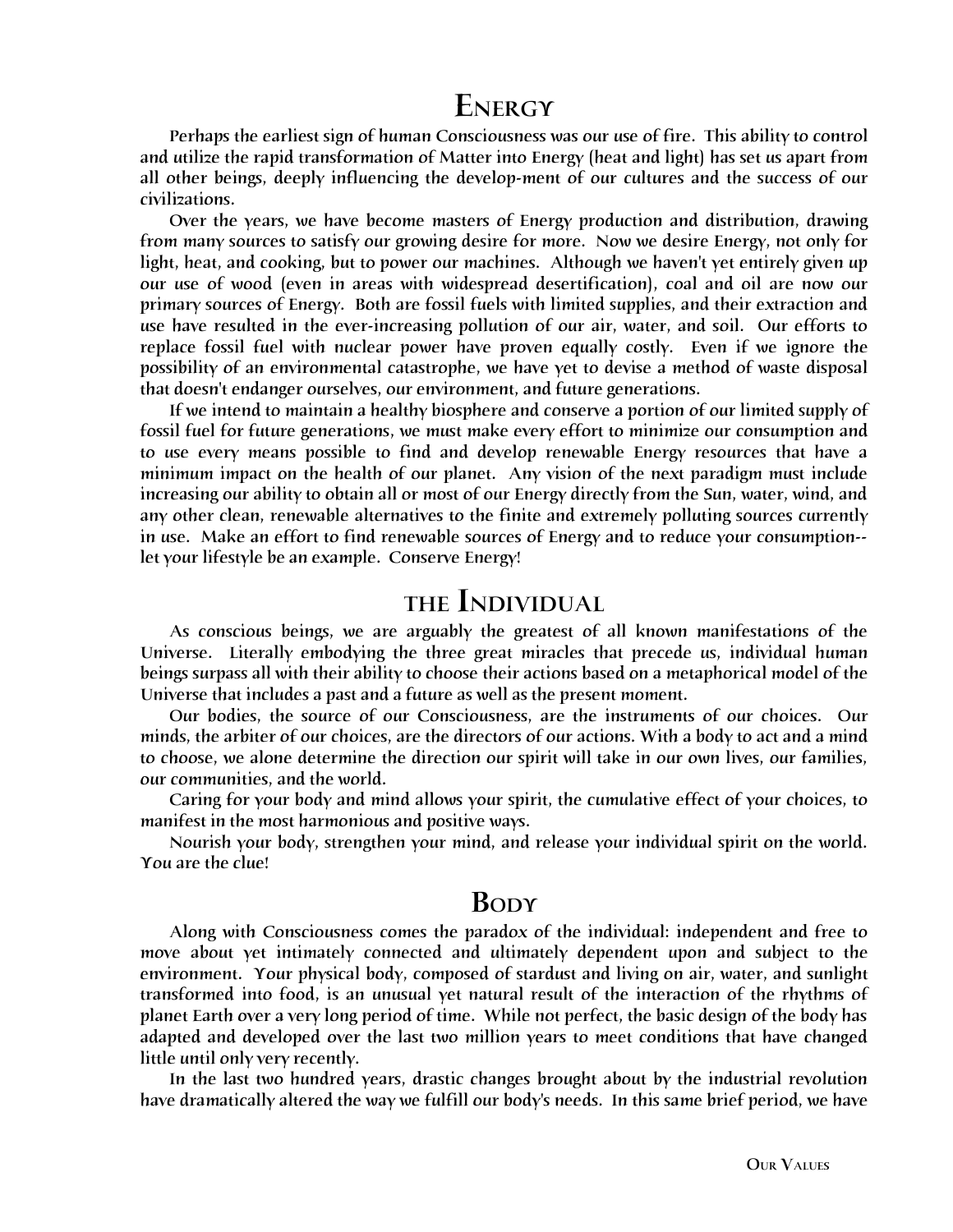acquired an incredibly intimate understanding of the human body and its processes. All our present knowledge confirms that a healthy body requires clean air and water, natural food, natural sensory experiences, regular exercise, and adequate rest. Living in artificial environments, eating highly processed food, and engaging primarily in sedentary pursuits makes maintaining a healthy body a challenge.

The wisdom of our ancestors and the discoveries of modern science have shown us that the body is not only an indicator of our physical condition, but the manifestation of our emotional, mental, and spiritual condition as well. Choose to live a more conscious Life by taking the best possible care of your body in a holistic and natural manner, using the technology of modern medical science when appropriate. A healthy body is a sound vehicle for the mind and a more effective instrument of the spirit. Cherish your body.

#### **MIND**

The mind, the mystical aspect of self that identifies us as conscious, is the synthesis of two unique perspectives, the rational and the intuitive. The intuitive quality of the mind understands Existence in a concrete, holistic, and immediate manner, while the rational quality understands Existence in an abstract, dualistic, and detached manner. Each provides a unique, valuable, and complementary view of Existence. When harmonized, the result is wisdom.

When Consciousness first appears in the individual, it is manifest as a predominantly intuitive perspective struggling with an emerging rational view. As a child moves into adulthood, the rational surpasses the intuitive becoming the dominant perspective. Given enough time and experiences, the two perspectives are known to achieve and maintain a balance we recognize as wisdom. It might appear then, that humanity is currently approaching late adolescence. The rational, now highly developed, has become dominant, leading to an emphasis on technology and a detachment from nature. The intuitive, while highly developed in some people, is generally relegated to a position of little importance.

Aspire to develop both aspects of your mind to their fullest capability, and to achieve and maintain a balance of rational and intuitive in your daily Life. Nourish your intuitive mind by paying attention to your body's signals, observing nature, and engaging in free association and improvisation. Strengthen your rational mind by analytical study, logical argument, and experiment. A fully developed and well-balanced mind needs the challenge of new thoughts and experiences, the exercise of analysis and assessment, and the rejuvenation of meditation or sleep to make the best possible choices. Cultivate a healthy mind.

#### **SPIRIT**

The spirit of the individual, as well as that of the family, the community, and the world, is manifest in the effects of the choices we make as conscious beings. Only we can choose. The first and ultimate choice is one of vision-- to see Existence as either "good" or "bad." We choose, whether consciously or unconsciously. If we see Existence in all its manifestations as good, then it is logical that we choose to act on its behalf, in support of our planet and all Life on it. If on the other hand, we see Existence as bad, it's little wonder that we have no qualms about about exploiting, abusing, disrupting, or eventually destroying anything and everything. We all have the opportunity in every moment to make a new choice, to show that Existence is worth it, to act as if we have a clue.

Those of us who see Existence as good, even with all its ups and downs, choose actions that promote and support it, all Life, and especially conscious Life. To manifest good spirit, we take less, use less, and alter less, practicing voluntary simplicity and rejecting conspicuous consumption. We promote and practice harmony, understanding, and above all, love. We choose to love one another, our planet, and all Life on it. When choosing our livelihood, which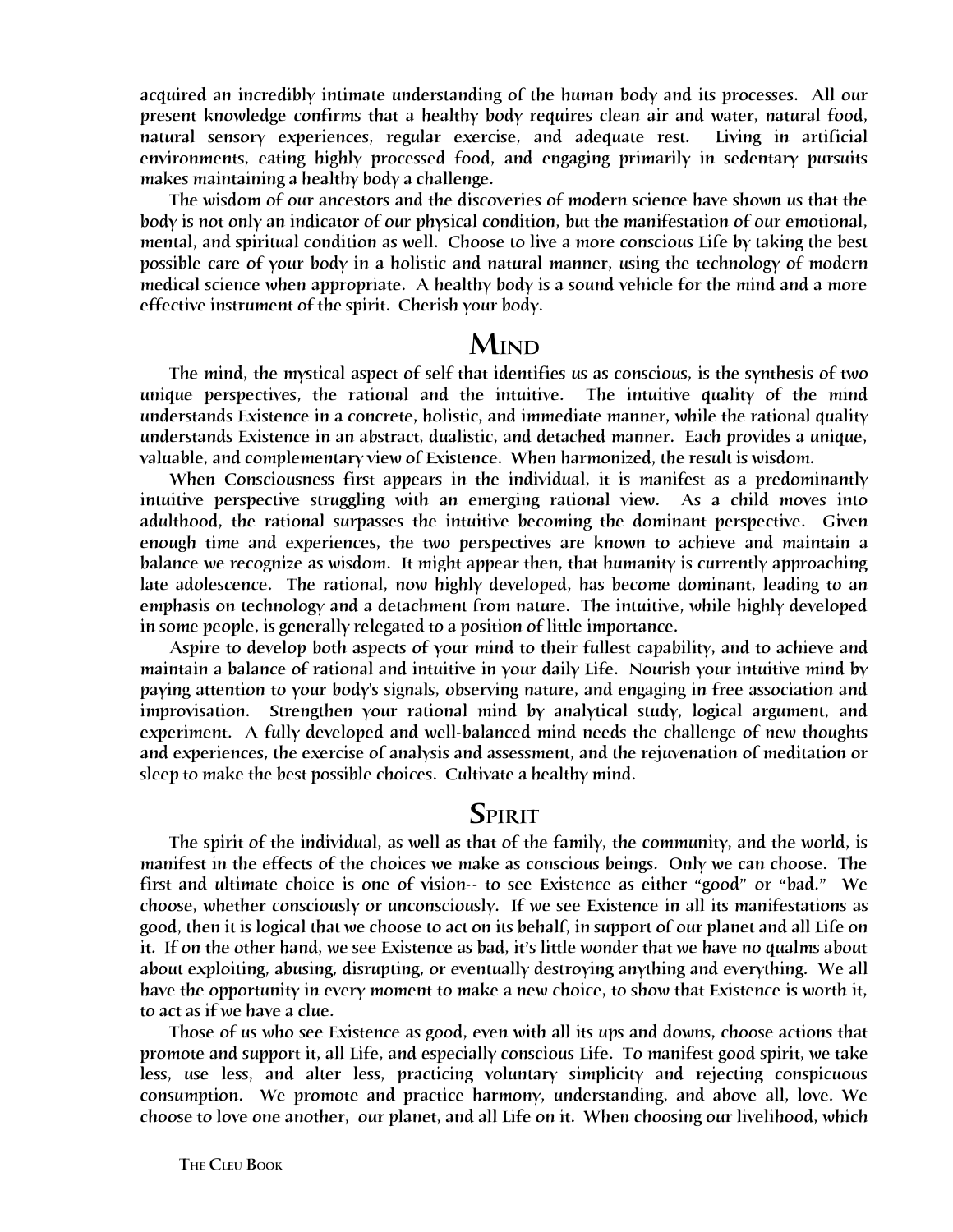food to eat, which mode of transportation to use, or where to get our Energy, we make every choice a droplet that sends waves of good spirit across the ocean of our world.

We are mystical, miraculous, rhythmic beings whose choices will determine our future as well as that of our planet, the Earth. May your choices reflect the spirit of At-Onement. Stand up for your spiritual values. Be the Cleu!

#### FAMILY

The family (two or more adults living together, sharing all resources, and cooperating in the care and rearing of their own or adopted children) is the basic unit of society and the incubator of the vision and values of the next generation.

Currently, the family has come under steady attack by the demands of our modern civilized world. Children, the center of the family and purpose for its being, are often raised by strangers. Many homes have become just a place to eat, sleep, or be entertained by the latest technology. Many modern families no longer gather regularly for meals. Increasingly, infants and young children are denied the most basic necessity of having the constant loving attention of their mothers in the earliest and most crucial periods of their lives. Sadly, many mothers nurse their infants for only a few months or not at all. Young children are attended by strangers or sent off to school and trained to conform to the expectations of some faceless bureaucracy while both parents struggle to provide.

If we value the family, we must work to insure its health and viability. We must see to it that families not only survive, but thrive, on the Energy of their members with at least one parent available at all times to attend to the needs of the children. In the family, we experience firsthand our intimate connection to each other and to our ancestors. Children learn respect for themselves and for others from their parents and elders. Since respect is the center of the circle of community, it is in our families that we cultivate the roots of a better world. The health and well-being of the upcoming and future generations will depend on the quality of family Life we are able to provide our children. Enjoy your family.

#### **COMMUNITY**

Community is the embodiment of the harmonious unification of conscious Life. One of the first forms of community was the tribe. In addition to a common ancestry, the members of the tribe shared a common vision and values that were the foundation of their community. Today, community with this kind of depth is most often found in churches, synagogues, mosques, the congregations of traditional religions, or in intentional communities.

Participating regularly in community gatherings, activities, and celebrations is the most immediate and personal way to experience At-Onement firsthand. Gathering together is an affirmation of our connection to each other. Whether enjoying the harmonies of voices raised in song, the challenge and excitement of event preparations, the coordination and planning needed for a pilgrimage, or the celebration of a marriage, working and playing together is an essential and highly valued part of our lives. It is our chance to experience the wonder and beauty of our greater selves-- the community of conscious Life. Find your spiritual community and make it an important part of your Life. Attend gatherings regularly, get to know the individuals and families that make up your community, and above all support the freedom of all such communities to exist in a spirit of tolerance and ecumenism.

In community, we find the roots of our common humanity and honor our connection to all peoples of all times who have lived and died together. Community offers real security in a troubled world. Seek community wherever you are and make community a vital part of your life and the life of your family.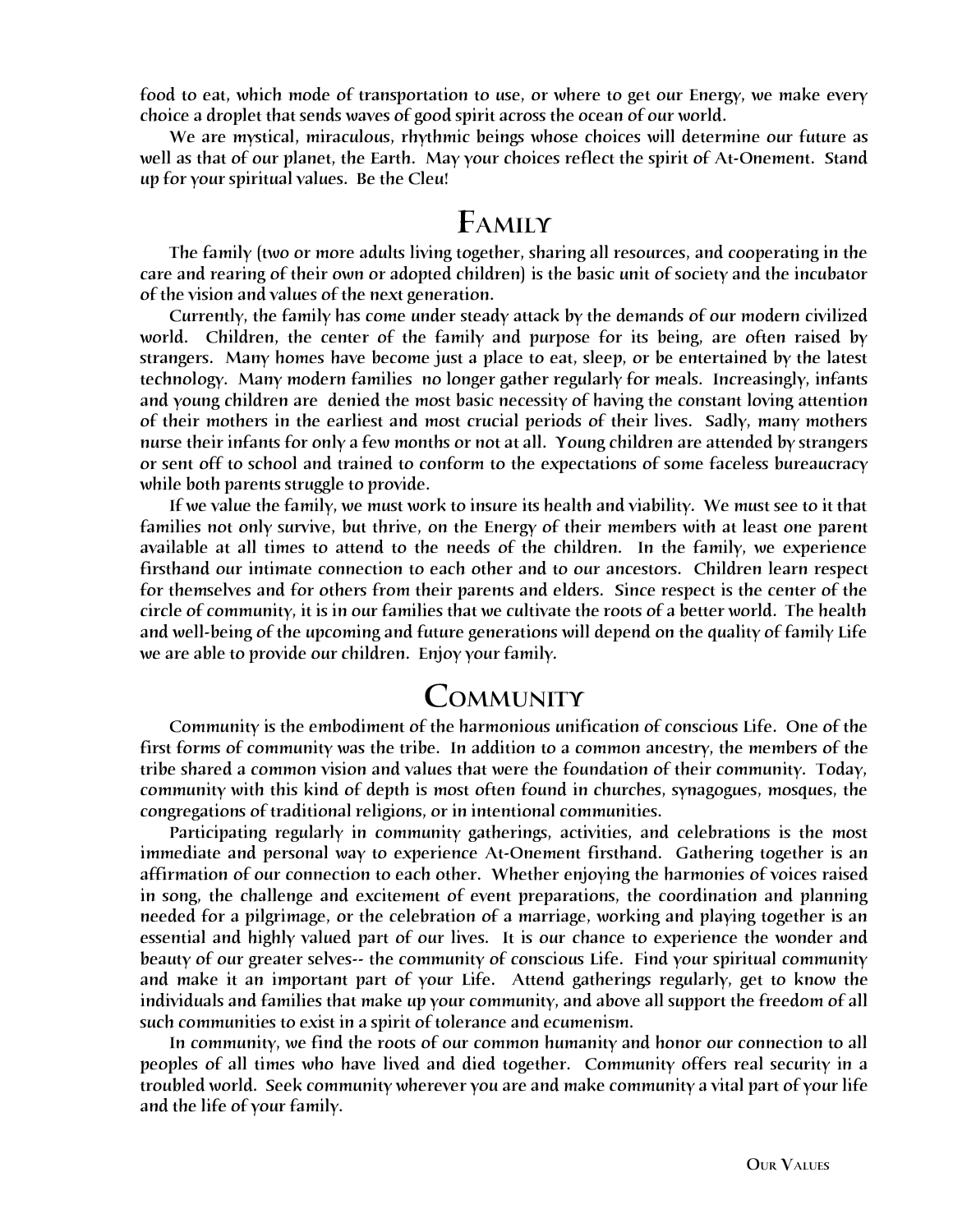#### THE WORLD

Human population and our technological prowess have increased to the point where we now hold the destiny of Consciousness, and possibly all Life, in our own hands. Our survival depends on all the people of the world looking beyond differences in appearances, cultures, and beliefs, and focusing instead on our common humanity and plight.

The health and vitality of our host, the Earth, is at risk. Nations and other growing global interests, driven by their desire for immediate wealth and impervious to the longterm effects of their actions, rely on greed, mass-marketing, and apathy to privatize the Earth's resources and sell them back to us at bargain basement prices that don't include the full cost of their acquisition, use, and cleanup. The consequences to our environment have been catastrophic, and natural restoration will be the work of our children and generations to come.

Become a responsible world citizen. Identify the global forces that affect your local economy, and withdraw your support from organizations or people whose practices are detrimental to the Earth's environment, its people, and its Life. Educate and mobilize your community to do likewise. Support efforts to define and uphold an international global morality that focuses on the health of our planet and its people while respecting cultural differences.

Our actions have global consequences. What we buy, how we travel, what we waste, and how we live effects people all over the world. Let your spirit contribute to the spirit of At-Onement in the world. We are One people, One planet!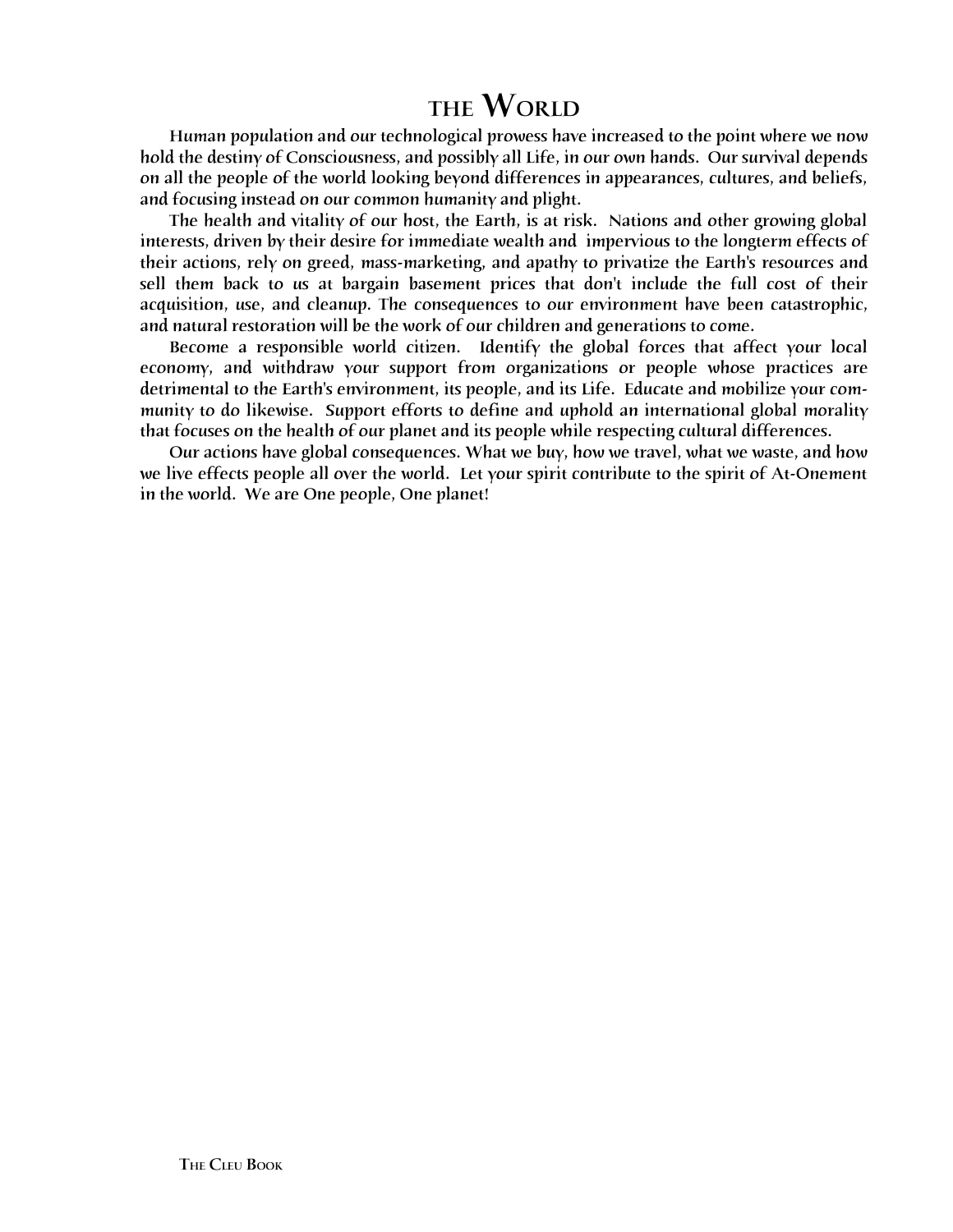### RHYTHM

Rhythm is the Universe manifest, the wave upon Existence that constitutes our reality. Rhythm is everywhere. Like a very long symphony that starts with a single note and continually grows in complexity, the primal rhythms of Energy (electro-magnetic waves) and Matter (the dance of the electron and the proton) interacting over great periods of time have resulted in a myriad of notes and harmonies, from molecules to black holes. Here on Earth, the natural rhythms of the day (dark-light), the month (high tide-low tide), and the year (hot-cold, wet-dry) have combined with these primal rhythms, resulting in the miraculous harmony we call Life.

Over time, the interaction of the rhythms of Life and those of the Earth have combined to produce the extremely unique and even more complex harmony we call Consciousness. From the orbit of the planets around the Sun, to the orbit of electrons around a proton, our lives are a symphony of harmonious rhythms.

As conscious beings, we endeavor to live our lives in harmony with the rhythms of the Universe as manifest here on Earth, hoping to prolong and better enjoy our stay. Daily practices center us in the present moment and affirm our individual spiritual identity. Weekly, monthly, and seasonal rites bring us together as a spiritual community. We celebrate the natural rhythms of Life and the Earth through rites and practices that echo the infinite rhythms of the Universe, physically and spiritually connecting us to our root and essence.

#### DAILY RHYTHMS

Many people around the world still live as our ancestors did, on solar time-- waking at first light, resting at midday, and retiring at the onset of darkness. The day was divided into periods of activity and repose, and time was determined by the position of the Sun and the position and phase of the Moon. In our modern world, electric lights allow us to determine the length of our day while clocks, watches, and other electronic devices divide time into small arrhythmic chunks, making a true experience of the day extremely difficult, if not impossible. Seek to increase your awareness of the daily rhythms of Life, the cyclic rhythms that resonate with our very being as conscious lifeforms.

Take time to experience the sunrise and the sunset. Notice the activities of the plants and animals during these times of transition. Become aware of your own natural rhythms, paying particular attention to the rise and fall of your personal Energy during the day. You might even take a day to experience the daily rhythm of our ancestors by rising with the Sun, resting at midday, and re-tiring shortly after sunset. Experiment with your schedule. Try to adopt a daily rhythm for eating, resting, working, and exercising.

Occasionally, leave your wristwatch behind for the day, noting the time by the position of the Sun and the activities of those around you instead. Awaken without an alarm or clock. Discover how harmonizing with the rhythm of the day relaxes body and mind, making every day more enjoyable and less stressful.

#### WEEKLY RHYTHMS

The origin of the week as an interval in time remains obscure as its use can be traced to more than one culture or civilization. Whether first established by the Babylonians, Romans, Jews, or Pagans, the week has now been adopted by most all cultures. Noting the passage of time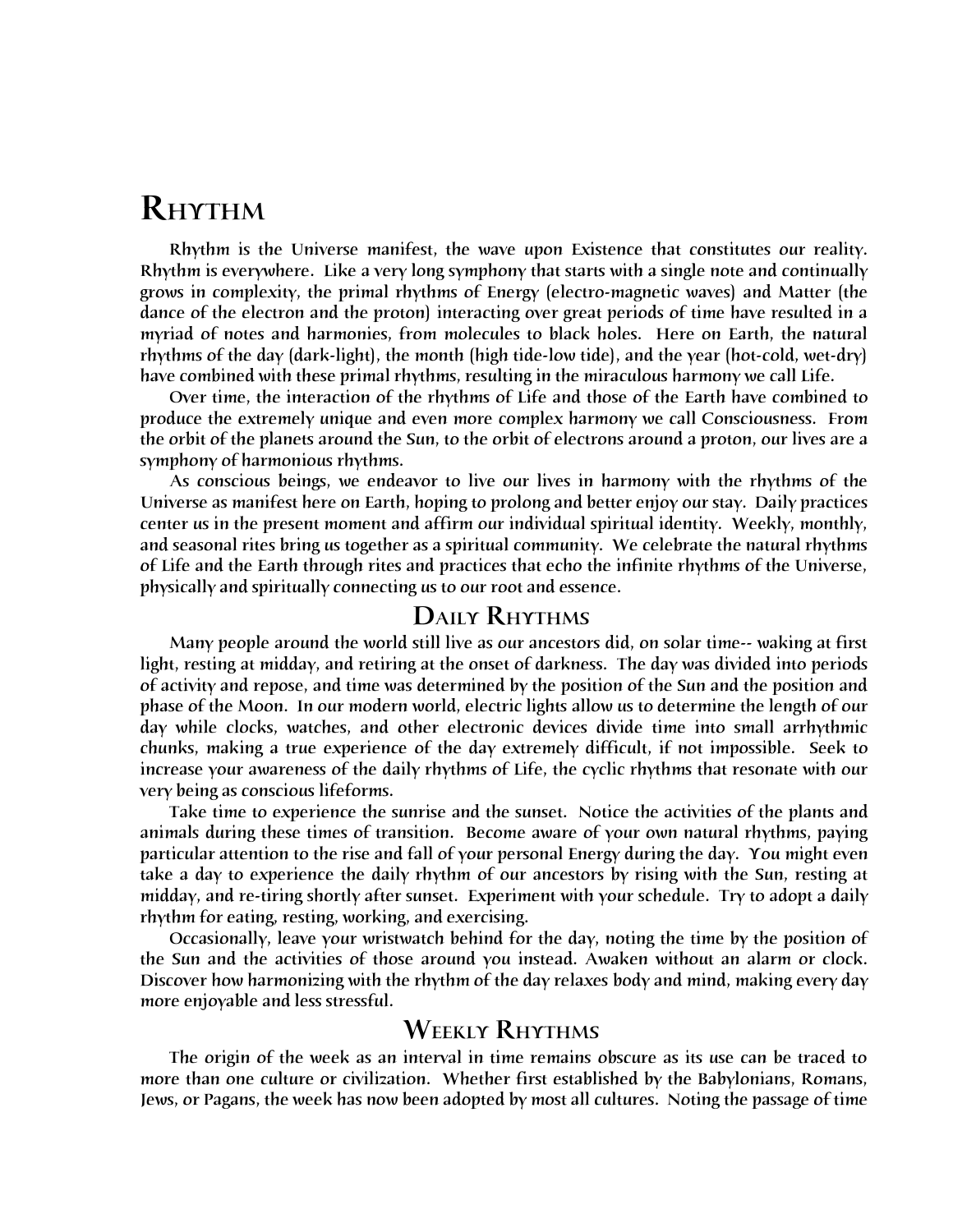in weekly intervals gives us the opportunity to extend the natural daily rhythm of activity and repose over the course of seven days, culminating in a day of rest.

Choose a weekly rhythm that suits your lifestyle. If you work five days a week, seek out contrasts to your weekly occupation on the weekend. For instance, if you work at manual labor, take some time to just read and relax on your days off. If you work mostly indoors during the week, get some exercise outdoors on the weekends.

Setting aside certain days for particular activities helps structure your week so that you are not always planning. You might postpone housecleaning until Saturday morning, or make Friday nights the time to play music. Discover for yourself how rhythmically recurring activities create an ebb and flow to the week that reduces stress and increases continuity.

#### MONTHLY RHYTHMS

The rhythm of our sister planet, the Moon, once an integral part of every human Life, is now noticed mainly by fishermen and boaters in the rhythm of the tides. While the effects of the tides, the rhythmic stretching of the Earth's crust, and the regularly illuminated nights still play a prominent role in the dance of Life, many of us hardly notice.

To make the Moon's rhythms part of your daily Life, simply pay attention to its waxing and waning. Women can develop a special connection to the Moon by observing how the cycles of the moon relate to their own menstrual rhythm. Everyone who pays attention to the lunar cycle discovers a natural ebb and flow. See if you feel more drawn to outward activities as the Moon waxes to full or inward activities as the Moon wanes.

Try beginning projects during the first quarter Moon as the light at night increases. Throw your parties and celebrations when the Moon is full. As the Moon wanes, take time to review what is happening in your Life, to go within a bit and evaluate. On the new Moon, aim to let go of your desires and disappointments, perhaps writing them on a piece of paper that you burn on this, the dark-est night. Let the rhythmic phases of the Moon inspire your thoughts, guide your energies, and renew your spirit. Walk in the light of the Moon.

#### SEASONAL RHYTHMS

With the seasons, we are witness to the rhythmic procession of Life from birth to maturation to death, and then again to birth. In recognition and affirmation of our intimate connection to all Life and its rhythms, we harmonize with the seasons, viewing them as metaphors for the rhythms in our individual and communal lives. We all know spring as the season of new Life, new projects, and new ideas; summer, as a time of growth and plenitude; autumn, a time of fruition, harvest and preparation; and winter, as a season of completion, solitude, and rest.

You can celebrate the winter or summer solstice, the longest day and the longest night, and the fall or spring equinox when the day and the night are equal. The ancients around the world also marked the midpoint between solstice and equinox as a cause for festivity, and you can too. Who knows? You may even choose to identify more holidays for communal feasting, according to your favorite cultural traditions. Choose a time to go on a pilgrimage every year to a place of spiritual significance and transformative power. Appreciate the cycle of the year.

The rhythmic changing of the seasons harmonizes with the natural cycle of birth, maturation, and death, that is part of all Life. Celebrating seasonal rhythms centers us as individuals and provides us with regular opportunities to strengthen the spiritual bonds of family and community. Make seasonal celebrations a vital part of your life, your family, and your spiritual community. Experience At-Onement with the rhythms of the Earth, Life, and the Universe. Celebrate the seasons!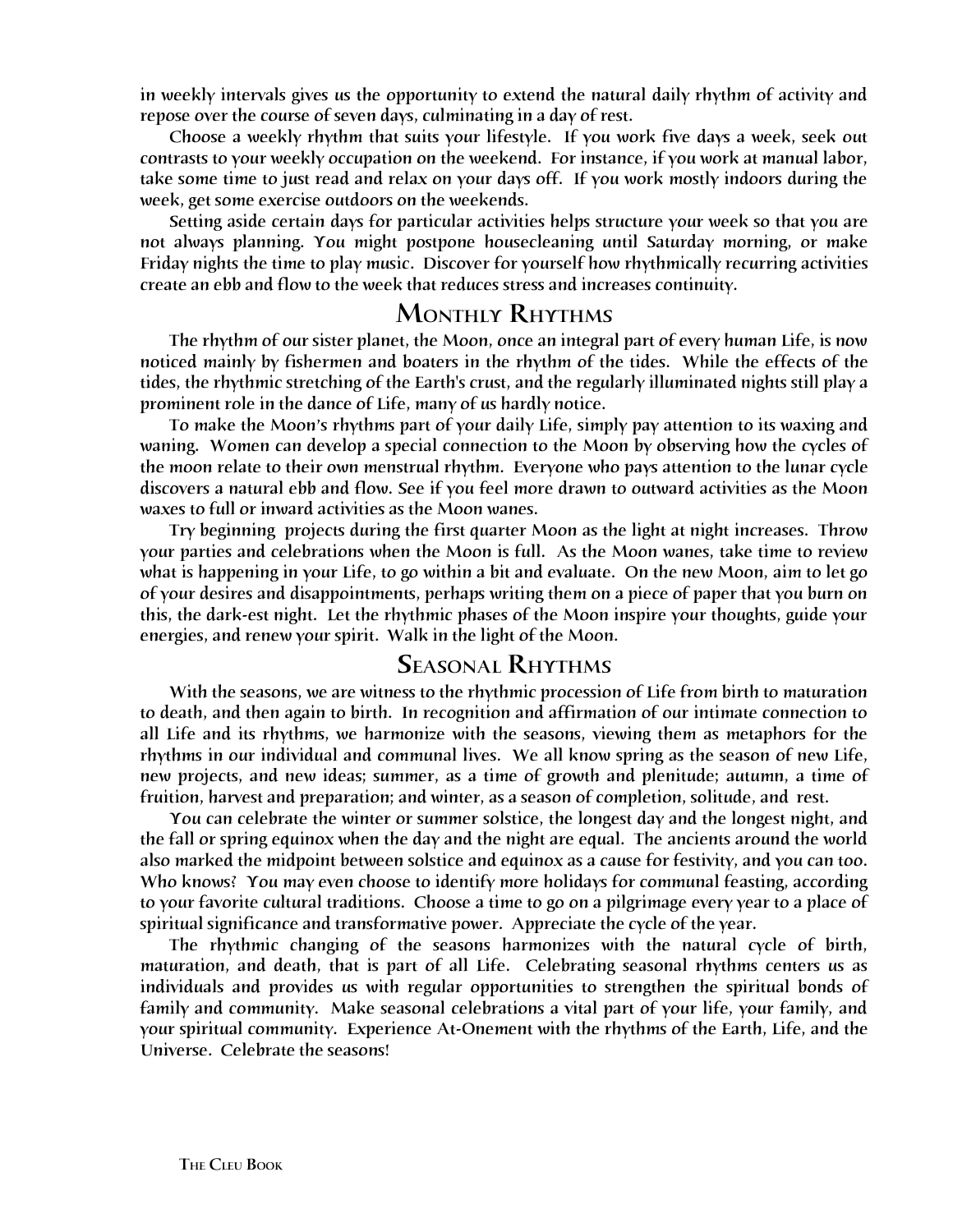### **PRACTICES**

Practices are the very center of a truly spiritual Life and a major element of all spiritual and religious traditions. They deepen our Consciousness, renew our spirit, and honor our connection to our greater self-- all humanity, past, present, and future.

Meditation refreshes our sense of being, revealing Oneness in the silence of the mind. Study broadens our understanding, expanding our awareness to include the minds and hearts of other conscious beings. Serving others, especially the less fortunate, affirms our deep commitment to the welfare of all. Mentoring passes on the wisdom and guidance we received from those who mentored us, amplifying our spirit in the world. Going on a pilgrimage removes us from our daily lives and offers instead the experience of being a temporary traveler in a magical, mystical, divine Universe.

Engaging in spiritual practices is the key to a happier, healthier, more fulfilling Life. When we make meditation, study, service, mentoring, and pilgrimage an integral part of our lives, we affirm our spiritual identity, grounding our spirit in At-Onement. Let practice be the spark that ignites your inner divine, lighting your own path and illuminating the way for others.

#### **MEDITATION**

Meditation is the practice of taming the mind, quieting its endless chatter, and focusing on the immediate experience of being. Though primarily a practice of eastern religious traditions, meditation is a major part of most mystical traditions and has even made an impressive appearance in secular society. The power of meditation to relieve stress and restore peace, clarity, and vitality to both mind and body is well known.

The state of mind and body achieved through meditation is available to all human beings at all times. Athletes, musicians, performers and others describe the experience as being in "the zone," that is, doing what they do effortlessly, without having to think about it. Most of us catch a glimpse when we suddenly discover that we've been staring at a flower or watching a child for an unknown period of time without a noticeable thought. Emptying the mind of its clutter of thoughts and feelings allows for a deeper experience of our greater self, that is, Consciousness. As a practice, meditation leads to inner peace, expanded aware-ness, spontaneous rational and intuitive revelations, and more fluent action.

Those who meditate as little as twenty minutes a day, notice dramatic effects. Some find chanting or using a traditional or unique sound mantra to create an aural focus particularly effective in reaching the meditative state. Others prefer to focus on their own breathing, a candle, or words of wisdom. Still others find that being guided through detailed visualizations to the sound of a drum or another musical instrument works best for them. Some just take a walk, or quietly focus on the night sky, a sunset, or sunrise. Some even dance their way there. Whatever the method, the objective is the same: to reach and lengthen the meditative state and to make it more readily accessible. Try them all! Discover the zone-- meditate regularly!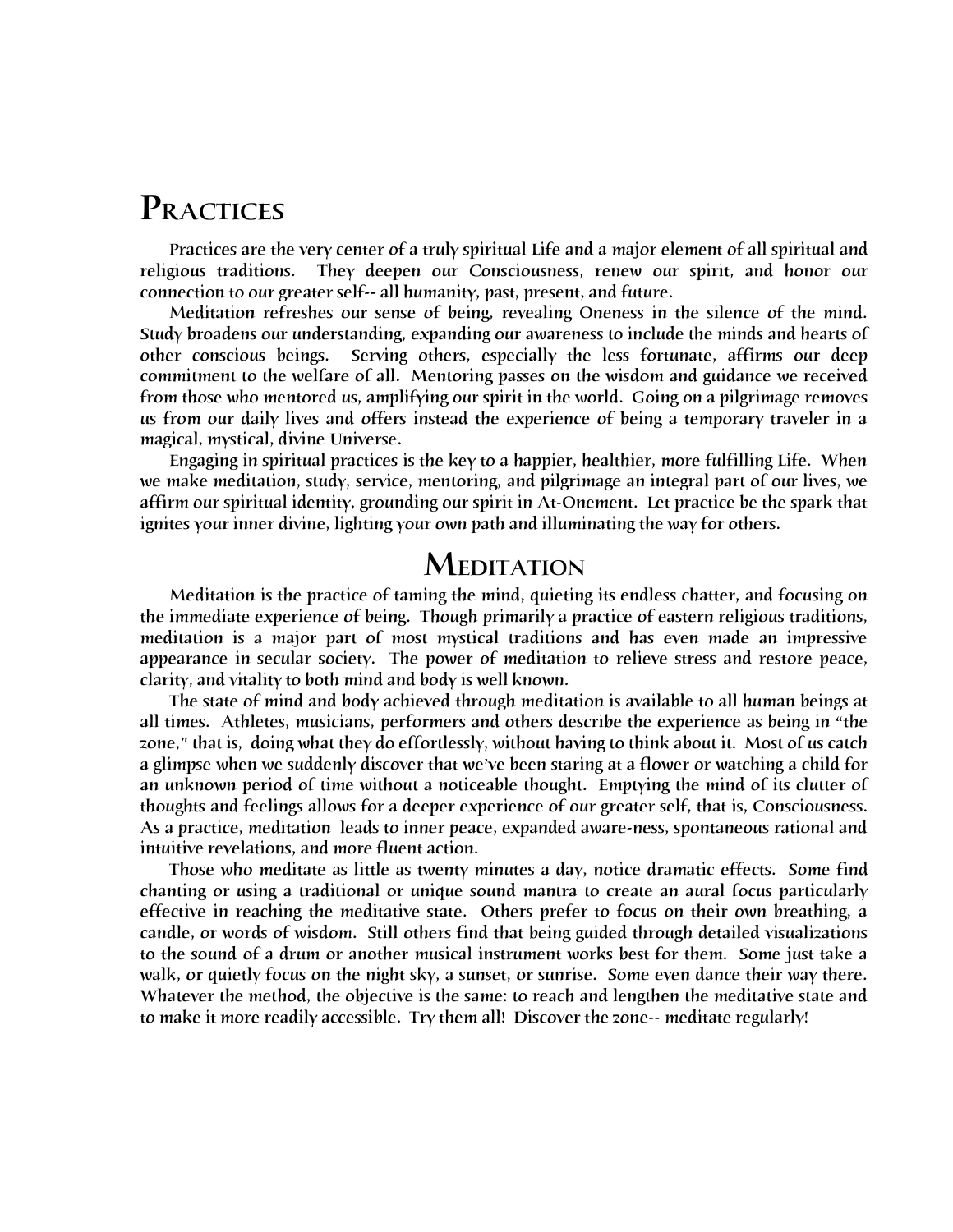#### **STUDY**

Our own Life experience provides a limited understanding of Existence, but through the magic of written and spoken language, we can expand our personal Consciousness to include the experience of others. By participating in this exchange of experiences and metaphors, we gain a broader perspective and personally contribute to the cumulative knowledge of all conscious beings. We alone have the great advantage of being able to learn from the experiences of others, both past and present, to guide the choices we make in determining our own future. As a spiritual practice, study transforms us, requiring a willingness to learn and a reflective state of mind that allows for thoughtful observation and a sense of wonder.

Study the story of the Universe and the collective knowledge of humanity, especially the findings of the global scientific community which offer a deeply metaphorical and ultimately mystical description of the rhythmic relationships we know as Existence. Study the Earth and your environment from a scientific perspective, and with the ecological sensibility that sustained indigenous peoples in earlier times. Illumine the path before you by studying the words, works, and lives of men and women who have experienced At-Onement, whose common mystical vision is manifest in their compassion, humility, and harmony with the Universe. Choose teachers who awaken your inner wisdom. Respect the differ-ence between knowledge and faith, science and religion. Look for paths that lead to At-Onement. Discover the power of Consciousness.

Read, listen, watch, and learn something new. Whether it's the effect of wind on a leaf, the miraculous intricacy of the genome, or the history of ancient peoples and times, study will expand your awareness, deepening your understanding of Life while providing inspiration and guidance on your journey toward wisdom and At-Onement. Get in touch with your greater self, all conscious Life, by making study a regular practice!

#### **SERVICE**

Offering a portion of our lives and wealth in service to others is a central practice of all major religious traditions. From our earliest days, saints and sages alike have reminded us that it is in giving that we receive. It is through service that we renew and affirm our connection to our greater self which includes all conscious beings.

Back when we lived in villages, service to each other and the tribe were largely a matter of survival and a daily part of Life. Today, the disparity of wealth between human beings has reached epic proportions. As a result, an ever increasing number of us go without adequate food, fresh water, or basic shelter. Thousands of children die daily of starvation around the world. And thousands more adults are imprisoned in cells lacking even the most basic of necessities. Even in the most civilized and developed nations, where the resources are more than adequate to provide for all, many remain imprisoned and many more homeless without basic resources, suffering from malnutrition, addiction, and other illnesses. How many people in your own community suffer? Find out, and then do what you can to make a difference.

Reach out, especially to youth, elders, and the less fortunate. Ask, how can I help? Through our own service, we lessen the suffering of others, proclaiming the unity of all conscious beings and reclaiming At-Onement. Joy for one is joy for all. Suffering for one is suffering for all. Whether it's feeding the hungry, sheltering the homeless, comforting the sick, visiting the imprisoned, giving to the needy, or just offering sympathy, empathy, or a shoulder to lean on, serving others acknowledges the blessings we've received in our own lives and affirms our dependence on the happiness and well-being of all.

Make service to others a regular practice. Experience the joy of serving your greater self- all conscious Life. When we offer service and compassion to each other, we discover that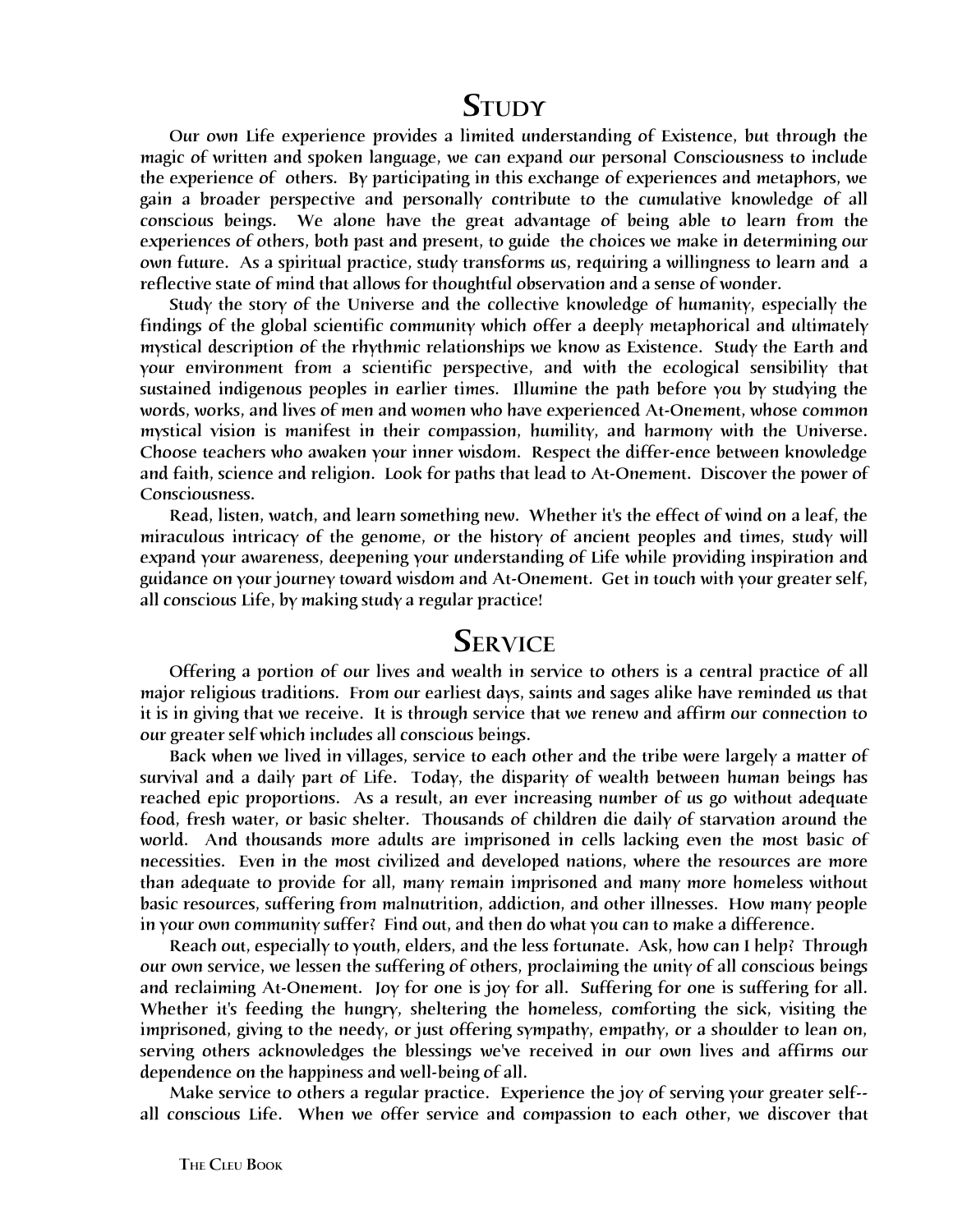Consciousness makes us One.

#### **MENTORING**

Once you've acquired skills and experience in Life, and obtained a bit of wisdom, one of the first things you begin to notice is how instrumental or helpful certain people were along the way. Whether it was a parent, grandparent, favor-ite aunt or uncle, teacher, or other adult, most of us have received the inspira-tion, guidance, or council of an elder who seemed to take a particular interest in us: someone we trusted with our innermost thoughts and feelings; someone who cared enough to make a difference in our Life; someone who freely shared their wisdom or expertise as a mentor.

Mentoring as a regular practice honors our own mentors, cultivates wisdom in the next generation, and hastens the advent of At-Onement. Becoming an effective mentor requires both wisdom and commitment. Mentors recognize each student as unique and understand that each has his or her own way of approaching Life and learning. Mentors use examples of both success and failure as tools of self-discovery. They possess and exhibit great patience, listen carefully and observe, inspire rather than lecture, and guide instead of teach. Their primary concern is to find the most effective ways to awaken in their student a true awareness of self and a belief in one's own potential.

Make mentoring a part of your Life. Seek out mentors, no matter how old you are, to learn from their experience and use them as a mirror to gain another perspective of yourself. Take an interest in those less experienced than yourself, especially young adults. Be a mentor by listening to the hopes and dreams of others, paying particular attention to their interests and the sources of their enthusiasm. You will find that some want only knowledge of your skills, while others will be looking for emotional support or advice. Some may even be seekers of wisdom. Whatever they seek, offer guidance, consolation, and inspiration knowing that your spirit will live on in the memories, actions, and perspectives of those you have assisted. Hasten At-Onement-- be a mentor!

#### PILGRIMAGE

As a personal and communal practice, pilgrimage has a very long history. Humans of all cultures, religions, and times have designated certain places as sacred and journeyed to them regularly to renew their connection with the divine essence of the Universe according to their particular tradition.

A pilgrimage removes us from the rhythms and demands of our normal daily lives, providing us with an opportunity to experience Life as the unique, magical, mystical, spiritual pilgrims on the Earth that we truly are. It returns us to a holy place, a place where we experience a sense of timelessness, a feeling of awe and wonder at our own Existence, and an expanded awareness of our connection to the Universe, Earth, Life, and Consciousness. When undertaken as a family or community, a pilgrimage also deepens and strengthens the group's spiritual bond.

The Earth is sacred space. The Earth's wilderness areas are holy places, where Energy, Matter, and Life remain At-One, relatively undisturbed by the spirit of Consciousness. They offer the perfect setting to experience firsthand the awe-some magic and mystery of existing here and now. Visit a wilderness or other natural area annually, alone or in a group. Set aside at least a week, preferably two, for the entire experience. At some point, leave your vehicle, cell phone, and other technological distractions behind. Take time alone to meditate, walk, and just be. With a group, commit to using a portion of your time together to celebrate Existence in spiritual communion through your human rites. When you return, give yourself a day or more to reflect on the experience and prepare for your re-entry into the rhythms and concerns of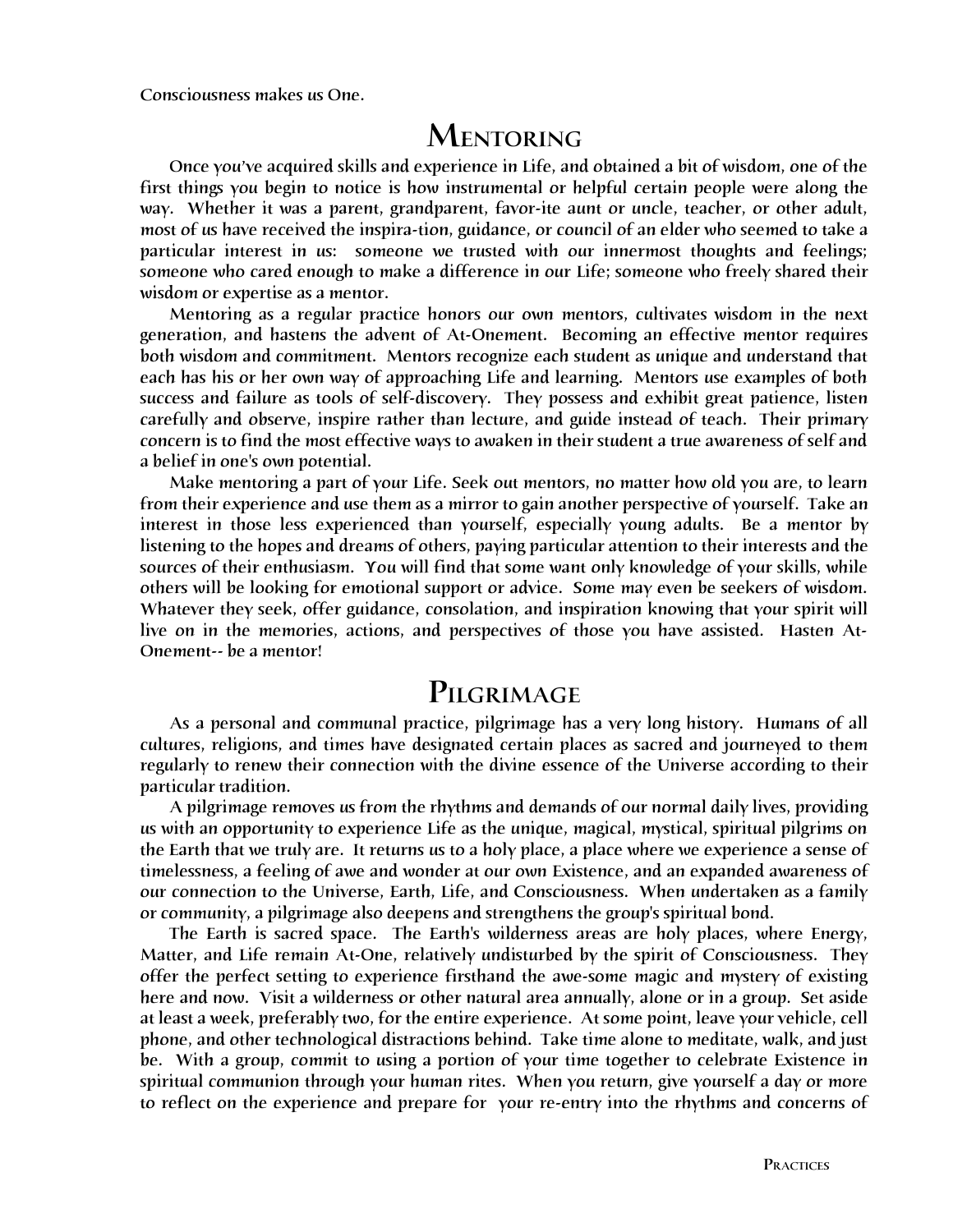your normal daily Life.

Don't miss out on a life-altering opportunity to experience At-Onement here and now! Make pilgrimage an important part of your spiritual Life as an individ-ual, as a family, and as a spiritual community.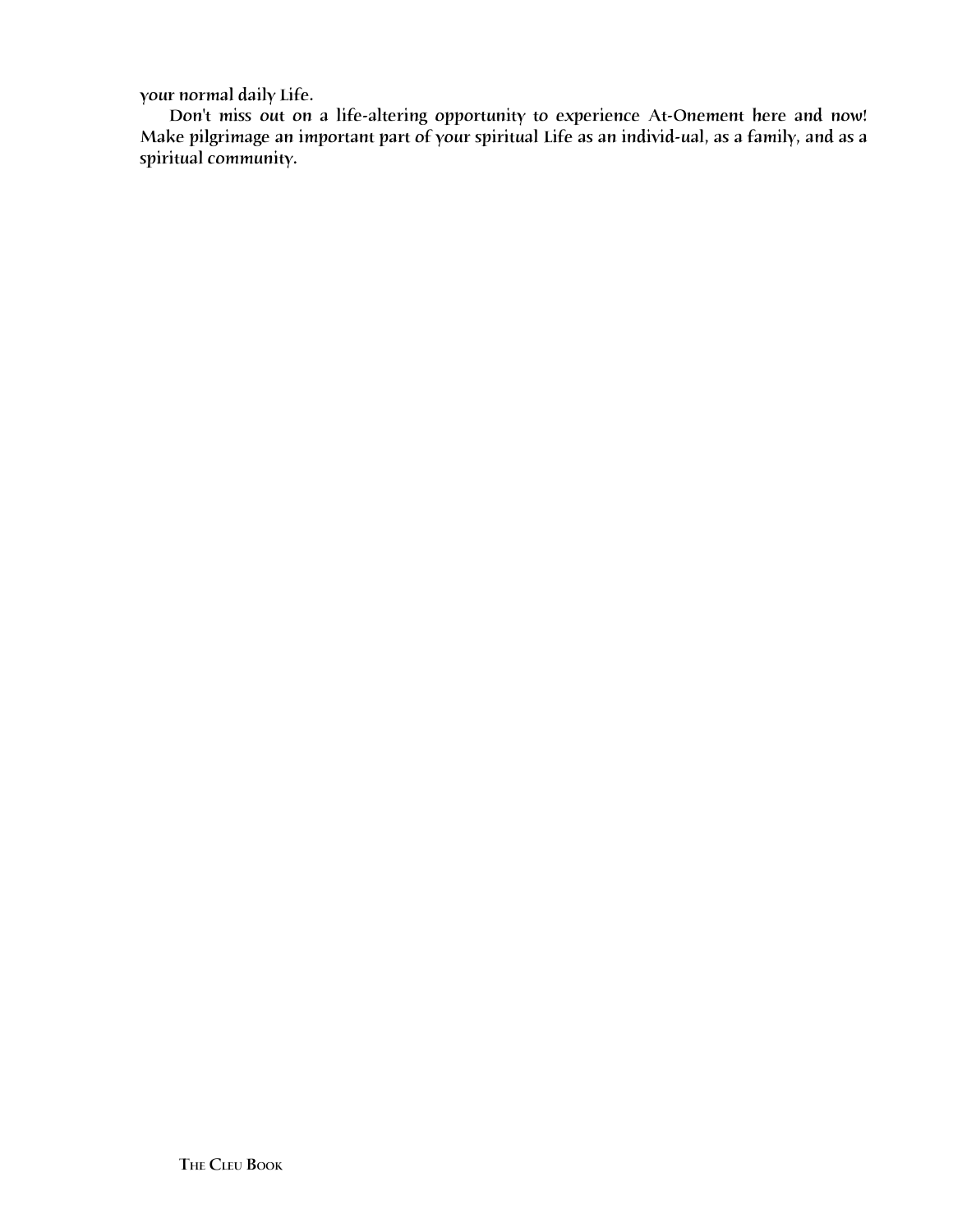# **RITES**

Throughout our Existence, humans have gathered to celebrate, to mourn, and to mark the rhythmic transitions of our lives on planet Earth with simple human rites. The fundamental rites of music, art, dance, drum, story, song, circle, and communion, first manifest in the village, and later in the more elaborate spiritual or religious rites of organized religions, continue to offer each and every one of us a unique opportunity to experience At-Onement individually or in communion with others.

Human rites have the power to put us in touch with our divine essence and connect us as a spiritual community. These ancient rites adapt readily to different cultural perspectives and practices, enriching our spiritual communities with their ability to inspire our creativity, communal Energy, and diversity of expression. Human rites inspire, energize, and strengthen our spirit and the spirit of our gatherings.

We are conscious beings. These are our rites. Celebrate them regularly, alone and with your spiritual community. Create simple rituals and festive gatherings that encourage participation, celebration, and improvisation. Experience your divine nature firsthand through music, art, dance, drum, song, story, circle, and communion. Know your human rites!

#### **MUSIC**

From its earliest beginnings, music has served as a personal and group expression of our thoughts and feelings-- our Consciousness. Throughout human Life, music has played an integral role in the religious festivities, gatherings, and celebrations of all peoples.

Over the years, music has come a long way. Not only have the number and type of instruments grown, but most recently, we've developed extraordinary recording techniques that have made rhythms, melodies, and harmonies from all over the world and from every culture readily available to all. Unfortunately, relying on recordings or living vicariously through great artists has tended to turn us into spectators rather than participants. Listening is only part of music. To experience the deeper aspects, we must play. To experience the power of musical communication, we must play with others.

Some believe that making music requires special skills and exceptional talent, but music truly belongs to everyone. While it is true that some people seem especially capable when it comes to music, it is also true that anyone can learn to play an instrument given enough time. Although most of us will probably not become virtuosos, we all can learn to play well enough to experience the deep joy and connection that music offers.

Make learning a musical instrument one of your good habits. If you persist, you will discover that music has many levels, each a joy to experience. Remember, all good musicians started with little knowledge or ability. Don't become dependent on written music. Learn to improvise and to play by ear. What you see as talent is the result of many, many hours of playing. Choose an instrument with a sound you love, or pick one that is not too difficult to learn. The choice is yours-- it only takes time. Experience the joy and power of music. Play!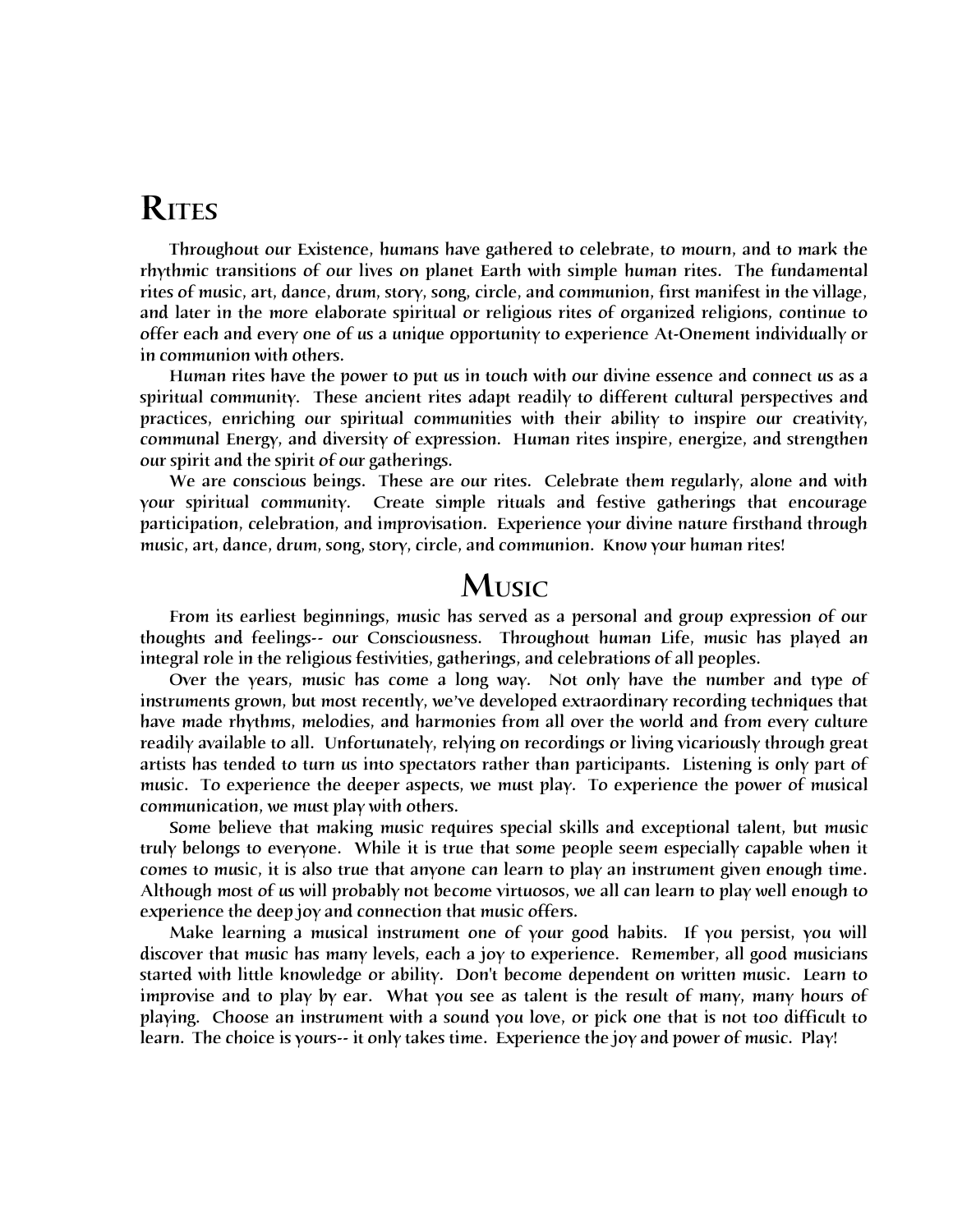#### **ART**

Art is our creative imagination in action, the conscious use of our abilities to produce aesthetic objects and environments. The very first signs of developing human Consciousness are visible in the paintings of our early ancestors found on rocks and the walls of caves. From the vast extent of the artwork discovered since, it seems that humans the world over have taken great delight and pleasure in decorating their bodies, clothes, and surroundings. From the very beginning, most everyone participated in rendering the stories and values of the day in pictures, decorations, and objects that awakened the imagination and reinforced our collective memory. Art was a vital part of our communities, history, lives, ceremonies, and festivals because everyone was an artist!

Today, art still plays a major role in our lives although it has become less and less a participatory activity. Because of its undeniable ability to capture our imagination and attention, art has become a major tool of commerce. In fact, most of our contact with art now comes from the virtually endless stream produced, duplicated, and distributed almost exclusively by commercial interests. We are led to believe that "great" art is the purview of the gifted, and that there are definite criteria for "good" and "bad" art. Nothing could be further from the truth. Art is neither good nor bad. Art is either appreciated or not. Art is a human rite, a celebration of Consciousness available to all humans.

Experience the joys and the challenges of being an artist. Decorate your Life with samples of your art and the art of family, friends, and community. Explore the endless ways of expressing your inner feelings by trying a variety of techniques and media. Experiment! Be bold, and you will discover different modes of expression that inspire and motivate the artist in you.

Revitalize yourself and your spiritual community by celebrating Conscious-ness through your art. Free your inner artist. Express yourself!

#### **DANCE**

Dance is one of the oldest forms of human expression. Along with the drum, it has been a core element of tribal and village celebrations as well as religious rites from the very beginnings of humanity. We dance to express our feelings, most often of joy, but also of sadness, grief, and courage. We dance to explore relationships, uplift our spirits, and express our deepest desires. Whether we enjoy dance as art, entertainment, or enlightenment, we find the very roots of human Consciousness in the rhythmic motion of our bodies.

When we dance, we reveal our enthusiasm for Life through the physical expression of our unique feelings. Sadly, many people feel embarrassed to dance in front of others, perhaps feeling that they do not meet presumed cultural standards. No matter what your gender, age, or body type, it is up to you to find the dancer within yourself. Whether you learn from many traditions, or devote yourself to one (or none), you can experience the joy and freedom of dance. As an old proverb says: If you can walk, you can dance.

We are all dancers. All of us! Take a break from the world of thoughts and words, and experience the sheer joy of being a body in motion. Dance with friends, family, and anyone who will join in. Dance alone to your favorite music. Make up your own steps, or simply improvise spontaneously to the rhythms of the music. Move your entire body in different ways everyday. Take time to warm up and cool down with stretching and strengthening exercises, or the meditative postures of yoga. Check out the various group dance traditions like international folk, contra dancing, African drum and dance, belly-dancing, country line, modern dance, or any of the many others available in communities around the world. Attend classes and workshops in different dance traditions whenever you get a chance. Take every opportunity to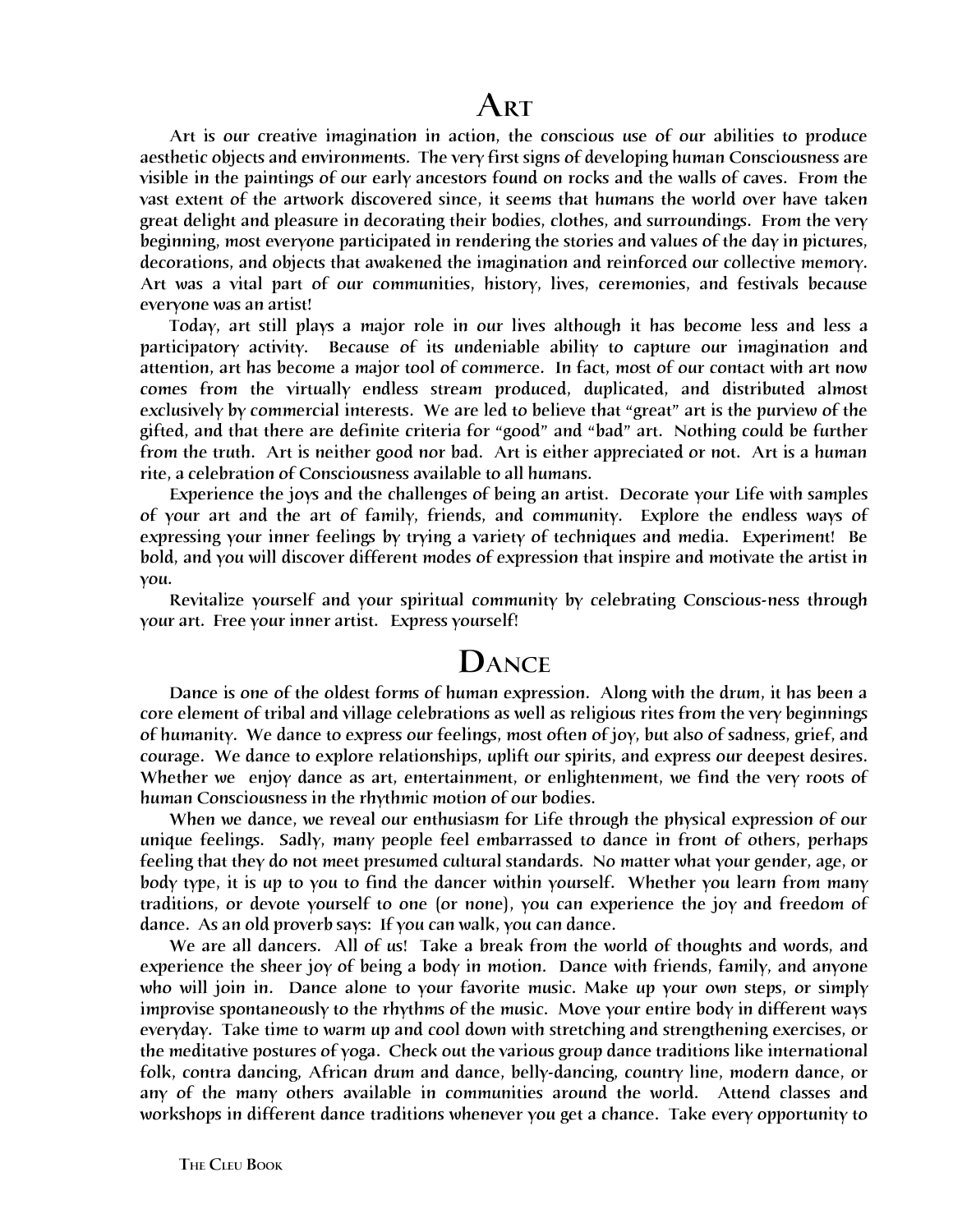make dance a part of your Life.

Dancing is a universal language of body, mind, and spirit. In many ways, your Life is your dance. Celebrate your body Consciousness! Dance!

#### DRUM

Drumming, or conscious rhythmic percussion, is most likely one of the very first expressions of Consciousness. At some point in the distant past, we began using common objects-- sticks, stones, logs, even our bodies, anything we found interesting to the ear-- to echo the rhythms of our world and to foster unity in our celebrations and rituals. Very early on, we discovered the power of sonic rhythms to capture our attention and induce altered states of awareness. Spiritual leaders, or shamans, used drumming to facilitate communication with the other world in a process of spiritual and physical healing. In fact, for thousands of years, drumming was the focus of most religious festivities, healing ceremonies, and communal celebrations in almost all cultures.

Over the years, drumming has all but disappeared from many people's everyday lives, no longer playing an important role in religion, medicine, or social gatherings. In many modern cultures, drumming is left to professionals and drum machines. However, the recent proliferation of hand drums and the increased availability of recordings of traditional rhythms and music from around the world has contributed to a revival of drumming. Through worldbeat music, people are rediscovering the true power of drumming to strengthen, unify, and heal themselves and their communities. Throughout the world, drum circles and workshops are providing many opportunities to learn to drum alone and with others.

You too can drum, even if you just play your own personal rhythm. Play along with a favorite recording. Remember, they can't hear you. Bring percussion instruments to musical gatherings or find drummers to play with. When you drum, you harmonize with rhythm, the most fundamental aspect of our Existence. When you drum or play percussion with others, you experience firsthand the healing, unifying, and celebratory power of rhythmic entrainment. Join the rhythms of the Universe and find the One beat. Be a drummer!

#### **SONG**

Singing, the rhythmic and melodic vocalization of words or sounds, remains one of the most profound personal and communal means of expression. From the rhythmic chants of our early ancestors around the campfire, to the deeply moving words, melodies, and harmonies of the choir in the loft of a great cathedral, singing is one of our most precious and powerful means to move and be moved. All peoples of the Earth throughout time have expressed some of their deepest thoughts and feelings through song.

Unfortunately, many of us have become convinced that we are not singers. While it is well known that most of us sing in private, modern pressures to meet arbitrary commercial or "artistic" standards of singing have prevented many from experiencing the deeper joy and healing of singing in public or with others. Set your voice free: If you can talk, you can sing!

If you have not personally experienced the pleasures, pains, and therapeutic powers of singing to and with others, we encourage you to sing out, giving full rein to the power of song to unite us as one family, one community, and one world. Sing! Sing alone, with friends, with family, in the community choir, with the band, in the solitude of nature, just sing! And encourage others to sing, no matter how they sound. Sing out in a group Om or learn a rhythmic chant. Look for songs that express your unique Consciousness while also offering a message that has universal appeal. Listen to the lyrics to be sure you believe and support the words of the songs you sing. When you find a song that moves you spiritually, learn the words and melody,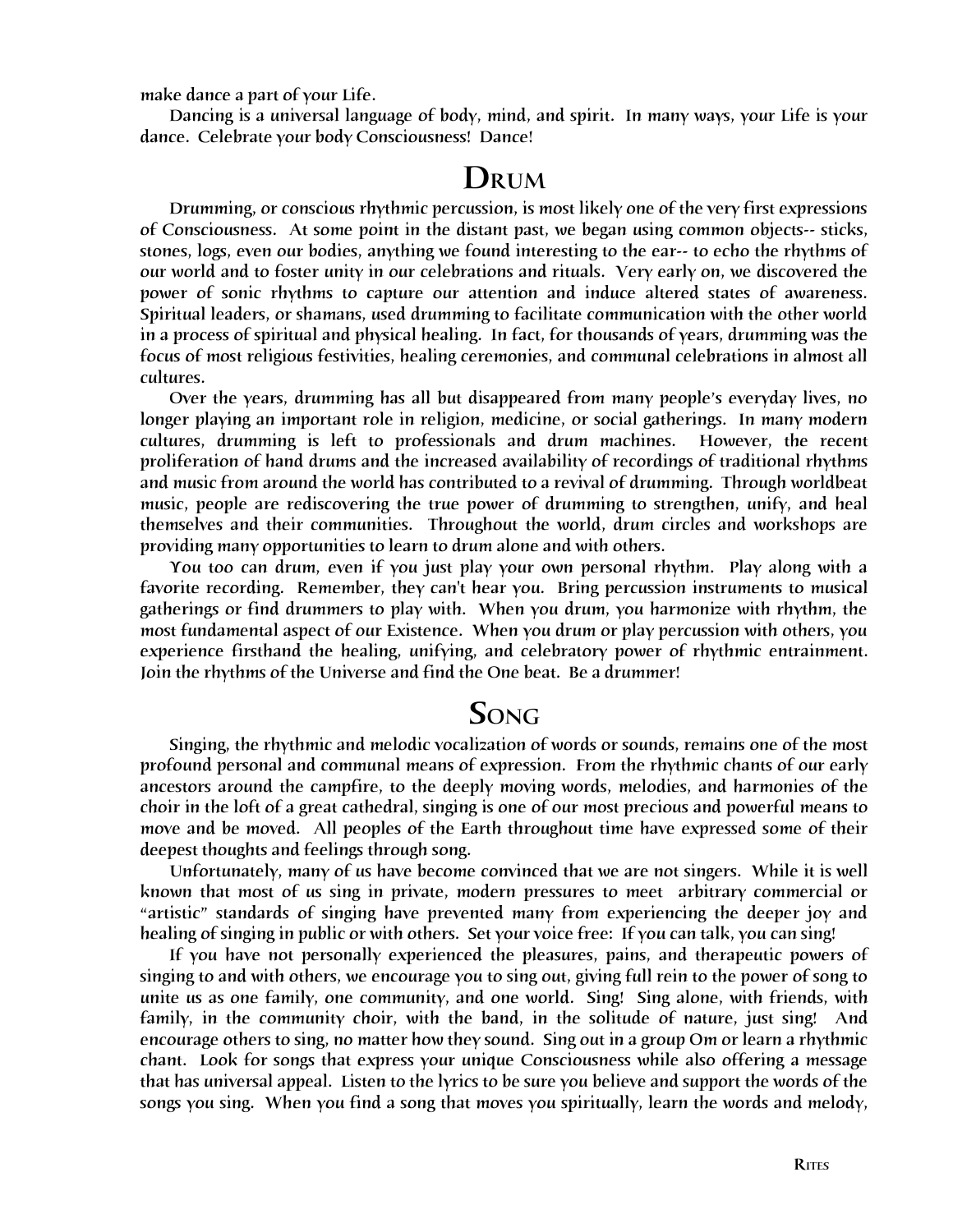and sing it with your community.

The human voice raised in song can soothe, excite, sadden, and transfix human Consciousness. Singing is a way of sharing our thoughts and feelings about Existence. Add your unique voice to humanity's choir. Sing!

#### **STORY**

Before the advent of the written word, knowledge and wisdom were passed on from generation to generation through the telling of stories. From birth to death, we heard and told stories-- about our creation, our ancestors, what it means to be human, and about our relationship to all Life, the Earth, and the Universe. Through stories, we each became a receptacle of the collective knowledge and wisdom of past generations. The myths and legends conveyed through stories have formed the basis of our belief systems, our history, and our culture.

In our modern world, storytelling is no longer primarily an oral tradition, but a global telecommunications and entertainment industry. Nonetheless, we still tell stories about our own and others' personal lives in our family and community. Stories guide us to think about our values, reflect on our beliefs, and take a more universal perspective on Life. What stories give you insight, wisdom, or a good laugh? Challenge your memory and imagination by telling stories from your own experience. Learn the stories of others. Tell each story with feeling, using gesture, intonation, and vivid imagery. Tell stories that inspire listeners to play a more positive and active role in their own lives and the lives of others. When you go to the movies or a play, realize that you are witnessing the drama of Consciousness in popular story form. Afterward, discuss the experience with others, focusing on the story. To connect more deeply with story, participate in the production of a play or film, or write your own story.

Recognize and utilize the power of story in your own Life and in your spiritual community. Seek out and learn the stories that speak to you, whether on film, in print, or spoken. Become a storyteller by sharing your favorite stories with family and friends at every opportunity. Use stories in whatever form as focal points for discussions. Ask others for their favorite stories. Take time to listen to the stories of your ancestors from those still living. Tell these stories to your children and at family gatherings. Share the great story of the Universe. Experience the power of the story to deepen your connection to all human beings-- tell stories!

#### **CIRCLE**

The circle, a group of people sharing a common interest or revolving about a common center, is an expression of community that goes back to the beginnings of Consciousness. The very earliest signs of humans are often found in the remains of ancient campfires where family, tribe, and eventually, the village, gathered in physical and spiritual communion. Our ancestors met in circle to share food, make decisions, celebrate good times, lament hard times, and just simply be together. Indigenous people relied on the wisdom of the circle.

In our modern civilized world, things have changed. The circle has lost much of its power as a harmonizing influence in our affairs and relationships, having been replaced by the rigid hierarchical forms of government employed first by the kingdom and then by the state. Now, instead of sharing, we seem to favor conspicuous consumption; instead of making our own decisions, we follow orders; instead of celebrating and enjoying our lives and each other, we work too hard and spend less time just being together. Even the simple act of sharing food, our true communion, has become a difficulty for many.

Returning to the circle takes us back to our roots, where all are equal and honor their connection to each other, to the Earth, and to the Universe. Whether we sit, stand, dance, or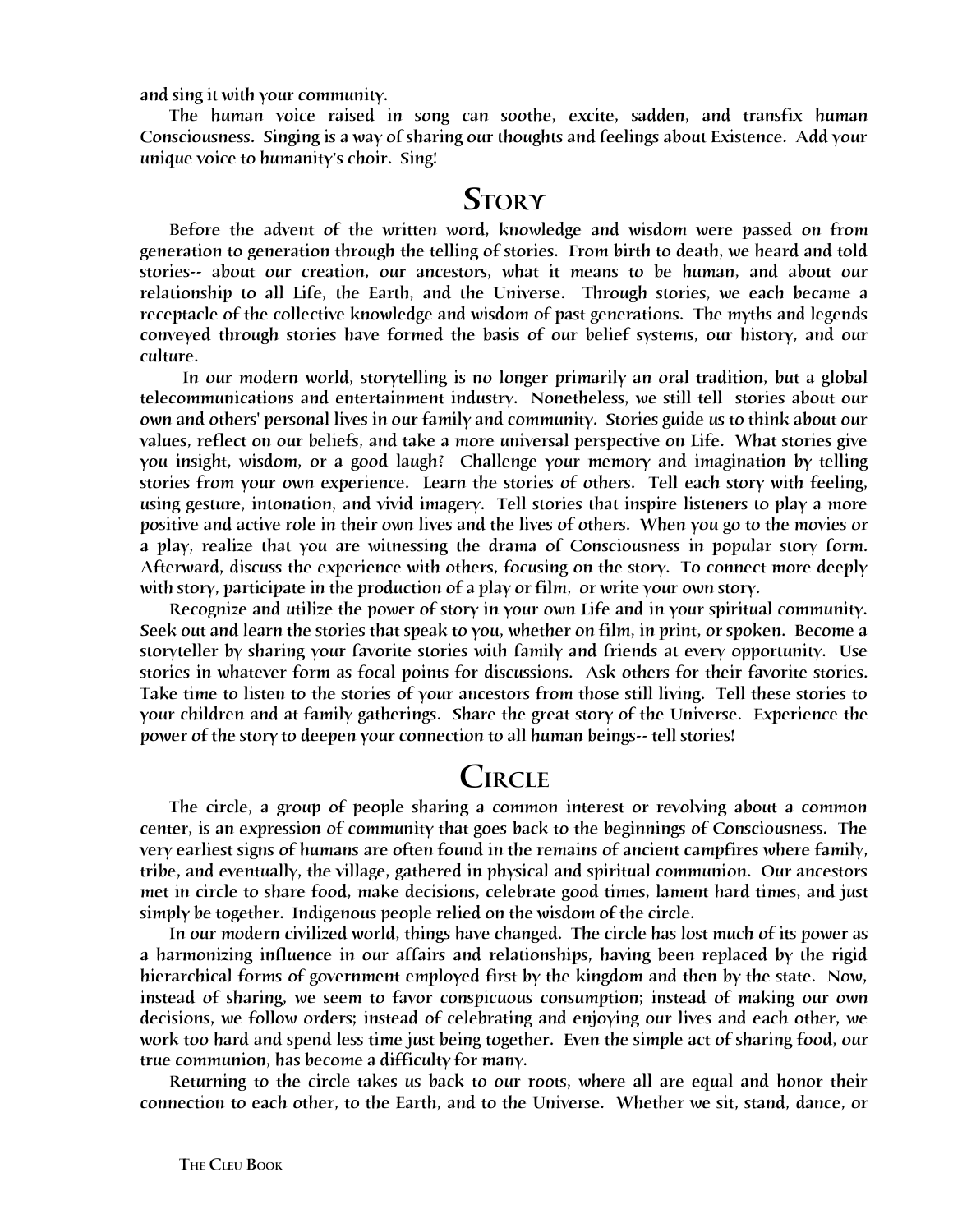drum, we directly experience our greater selves, the community of conscious Life, when we join in circle. When we talk in circle, we learn to listen. In circle, we find true community.

No matter what your spiritual tradition, take the time to sit in circle with friends, family, and others. Your intention may be to focus on a specific issue or activity, to deepen your emotional and spiritual bonds, or simply to celebrate the miracle of your shared Consciousness. The focus of any circle is the agreed upon common intention of its participants. Mutual respect is the center of the circle of community. Discover the power of the circle to focus your intention, accomplish your shared goals, and to strengthen and revitalize your spiritual gatherings. Circle often!

#### **COMMUNION**

When we eat, we physically renew our intimate and vital connection to the Life on our planet, taking our place on the great circle of Life to Life. In various forms, communion is incorporated into the rites and liturgies of all cultures and religious traditions. Whether in the simple act of pausing to give thanks or in more elaborate and complicated ceremonies, all cultures seem to recognize the importance of sharing and eating food.

The act of communion becomes a rite when we are consciously aware while preparing, presenting, and eating our food, whether alone or with others. When eating alone, we pause before eating to affirm and honor our deep connection to and dependence upon all Life. When eating with others, we join hands in circle and do the same. We choose carefully what we eat, and we prepare and present our food in a thoughtful and caring manner. During the meal, we appreciate silence, but allow for engaging, attentive conversation. When we are done, we thank the cooks and clean up enthusiastically before moving on.

The next time you sit down to a meal, stop and think about what you are doing. Take a moment to remember that your Life depends on the Life set before you. Pause, express your gratitude for the blessings of our Earth, and resolve to maintain its Life. Try to imagine the Life you are about to eat in its natural environment. How far did it have to travel to reach you? How does it embody the great miracles? Light candles to the Universe, Earth, Life, and Consciousness, and say something about each one. Take the time to eat slowly, enjoying the taste, texture, and smell of every bite. If you are sharing a meal, allow for periods of silence so that people have time to appreciate the wondrous qualities of the food. Make your mealtime a joyful, meaningful, and mystical union with all Life, the Earth, and the Universe. Experience At-Onement in communion.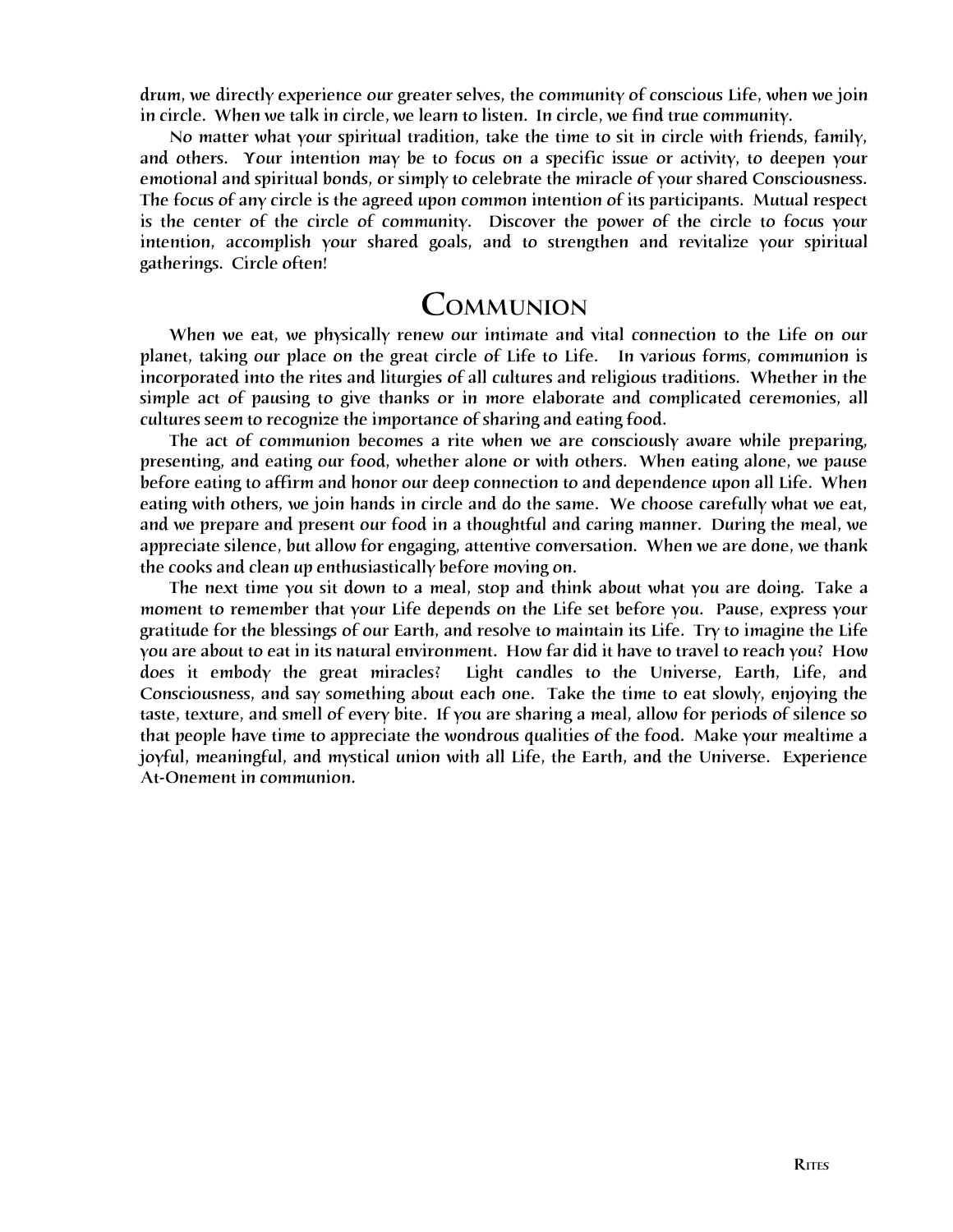# **OUR INVITATION**

So now you have a clue. You know where you come from, who you are, and where you're headed. You have a vision to inspire you and values to guide you. You have a spiritual identity. You are the Cleu! You have spiritual community with others who share the vision and values of the CLEU (Conscious Life Ecumenical Union). You have a symbol, the Cleu. As people of the Cleu, we seek to make our spirit At-One with the Universe, the Earth, all Life, and each other. Our lives are filled with celebration and the joy of being. Living true to our vision and values is our highest aspiration. Are you with us?

The choice facing all conscious beings in today's world is unprecedented in the history of our planet. Our population, technological prowess, and abuse of the environment have increased to the point where we are now forced to choose between lives of simplicity in harmony with nature and each other or premature extinction at our own hands. The choice appears obvious, but most people seem unaware that they are being asked to choose at all. Now more than ever, we must join in inspiring and guiding others away from their apocalyptic ways and toward a new paradigm of global Consciousness and spiritual At-Onement.

Throughout our history, many great spirits have followed the path to the One. They come from every religious tradition, but they share a common goal: To experience their divine nature firsthand, to reach At-Onement. They are the mystics, and they have led the way. Today, great spirits continue to lead the way. We know them by their words and their works, their dedication to compassion and service. These great spirits, along with those who have gone before, guide and inspire us on our own path to At-Onement. Seek their wisdom.

We invite all who have a clue to claim their spiritual identity, find and develop a spiritual community, and dedicate themselves to cultivating the experience of At-Onement in their personal Life, their family, community, and world.

#### CLAIM YOUR SPIRITUAL IDENTITY

Get a Cleu pendant, wear it proudly, and be able to explain its symbolism to anyone who asks. Make our vision and values a part of the rhythm of your Life and be able to explain them to others. Display THE CLEU BOOK in a prominent place in your home and, when appropriate, gift copies to family, friends, and other visitors. Engage in the spiritual practices of study, meditation, service, mentoring, and pilgrimage. Celebrate your human rites alone and with your spiritual community. And last, but not least, donate regularly to the CLEU to ensure that our vision, values, and symbol continue to be available to all.

#### DEVELOP <sup>A</sup> SPIRITUAL COMMUNITY

Your spiritual community starts with you and includes everyone in your community who has a clue. Find and inspire as many as you can to meet regularly in circle. We are not hard to find. We frequent the places, gatherings, and events that resonate with our values. You'll find us at events that celebrate our human rites: music, art, dance, drum, story, song, communion, and circle. You'll find us at gatherings and meetings that address our concerns for the quality of the air, water, food, and Energy resources of our community. You'll find us at health food stores and other locally owned and operated businesses who demonstrate a concern for their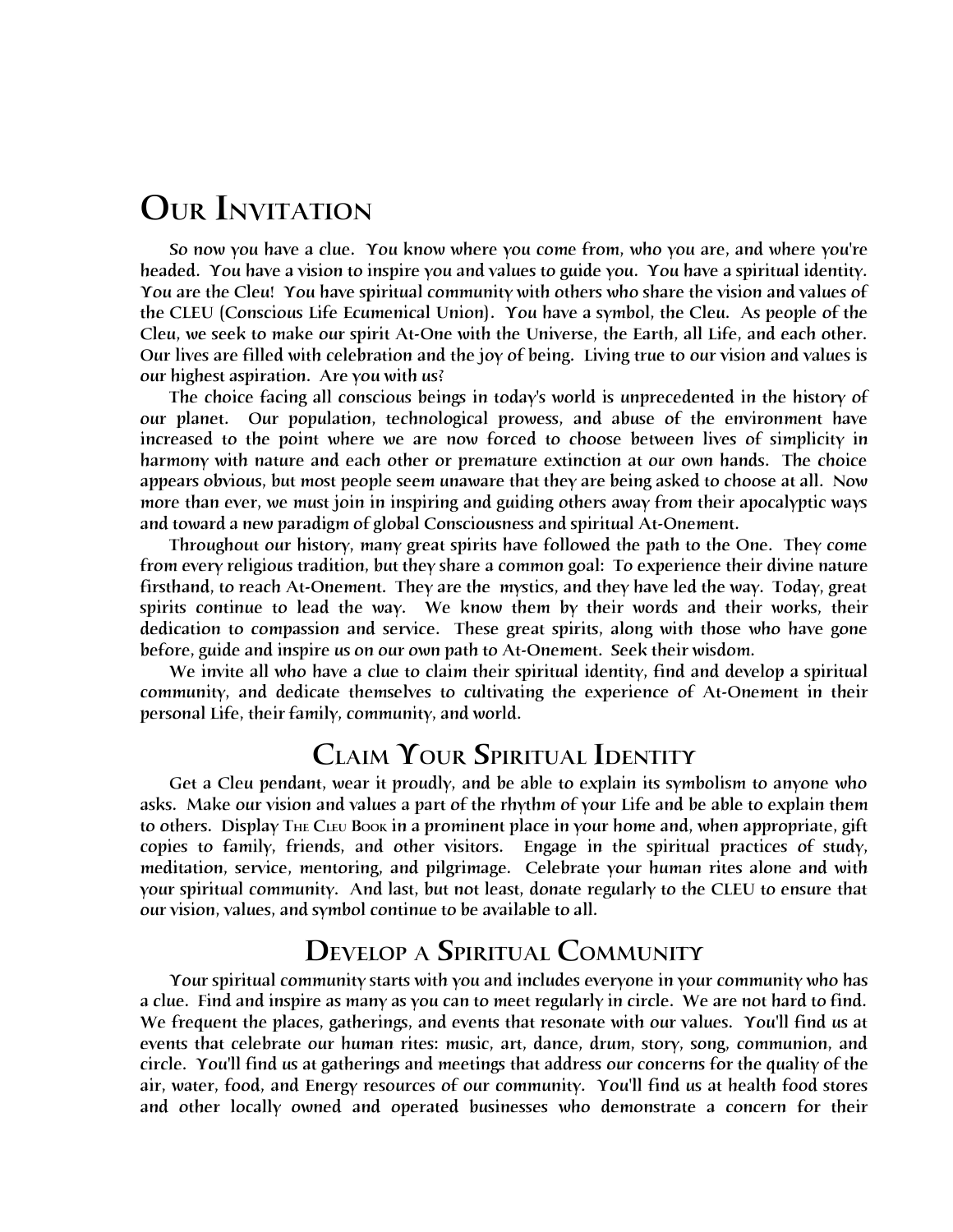employees, customers, and the environment. We may seem hard to find in some communities, but we really are everywhere.

Once you've identified a few people with a clue, invite them to meet to talk about their spiritual values. Consider forming a weekly Cleu circle to share the communion of a meal and to celebrate your human rites. Meeting regularly strengthens your spiritual community. For even greater focus and bonding, agree on an intention that requires everyone's participation as well as their combined resources. Discover the power of consensus. From potlucks to pilgrimages, community happens when people pool their Energy. As a community, you might want to acquire a space for your celebrations or a shared vehicle for your travels. The combined spirit that you embody can be directed in many powerful and effective ways. The choice becomes yours. Just imagine-- a Cleu space in every community!

#### **SEEK AT-ONEMENT**

Life is full of opportunities to experience At-Onement. Let your vision and values guide you, your practices ground you, and your rites put you in touch with your divine nature and renew your connection to your family and community. Make conscious choices that put you in harmony with the rhythms of the great miracles of the Universe, the Earth, and Life.

When we deepen our intuitive and rational understanding, we come to realize that our individual and collective actions determine the ultimate fate of Consciousness and the Life on which it depends. Some of us have already chosen to lead the way toward a new paradigm of ecological harmony, human sustainability, and global peace. Others know that something is wrong, but don't have a clue about what to do.

Either way, we hope you will be inspired by the following simple yet powerful ways to live according to your values and to experience At-Onement in your own Life and with others. Stand up for your spiritual values, claim your spiritual identity, develop your spiritual community, and celebrate Consciousness.

#### I<sup>N</sup> YOUR PERSONAL LIFE

• Make the practices of meditation, study, service, mentoring, and pilgrimage a regular and vital part of your spiritual Life.

• Become familiar with our human rites: music, art, drum, dance, story, song, circle, and communion. Discover your personal favorite and make it one of your primary means of communing with your divine nature.

• Regularly experience the joy and wonders of solitude, particularly outdoors in a natural setting. Open yourself to feel your connection to the Life that sur-rounds and sustains you, to the rhythmic nature of your immediate surroundings, and to the ebbs and flows of your own Consciousness.

• Set aside one day in seven as a day to reflect on the miracle of your Existence and to be fully present, forgoing any obligations or responsibilities, and allowing the day to unfold moment by moment. Focus on harmony, putting aside all personal desires and accepting the gift that is the conscious experience of the Universe in all its many manifestations.

• Re-examine your occupation in the light of your vision and values. A great portion of each day is consumed securing a livelihood. If your way of making a living is not in harmony with your vision and values, dedicate yourself to finding and securing an occupation that is. Seek right livelihood.

• Guard your precious personal Energy. Give only to people and organizations who support and promote your values. Make conscious choices about where you shop, what you buy, and who you support.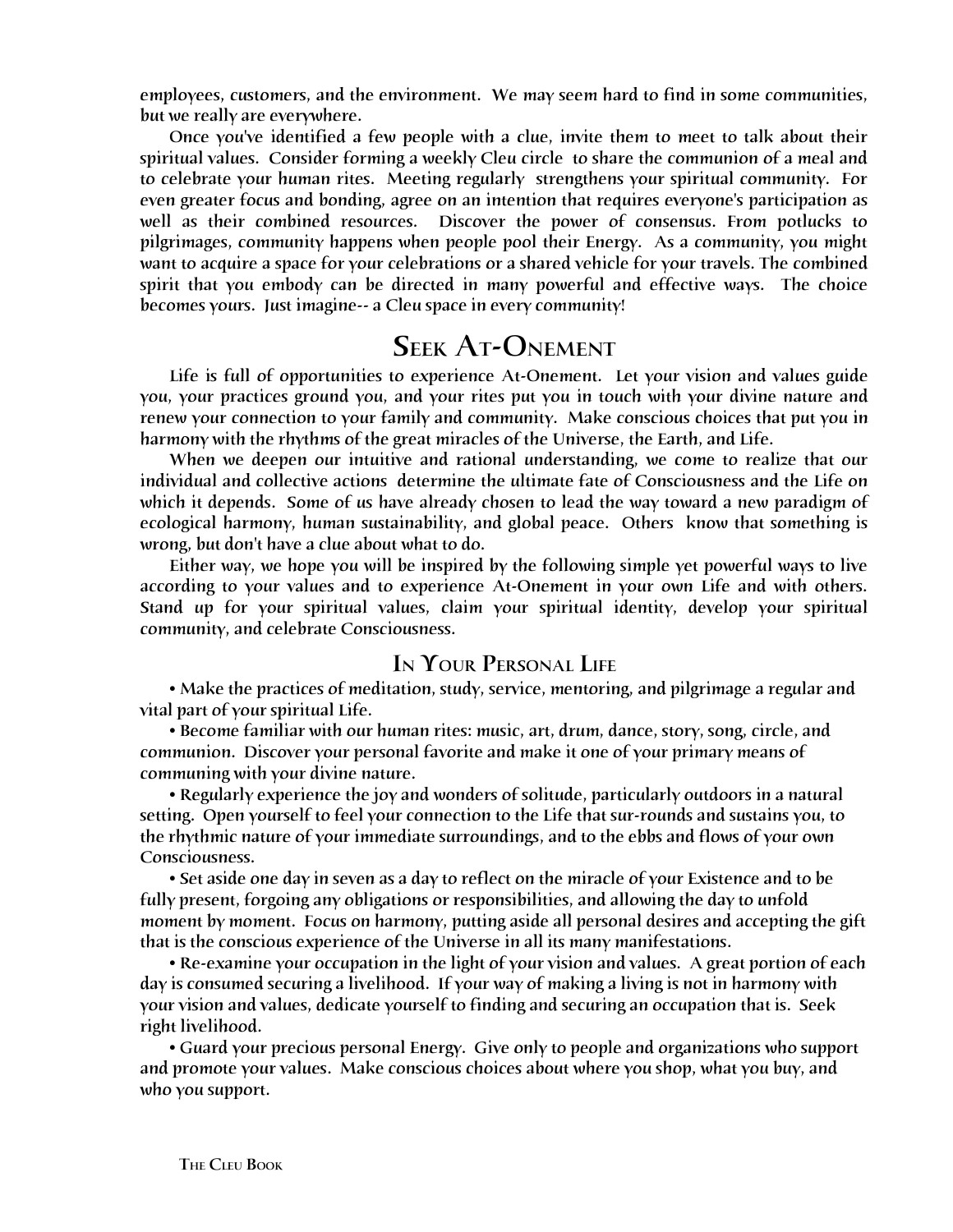• Practice ecumenism by becoming familiar with the visions, values, rites, and practices of different religious or spiritual traditions.

• Many of us are afforded at least brief periods when we are not hungry or in pain. During these times, only our thoughts can separate us from contentment or even the bliss of At-Onement. Take the time to notice more of these "magic" moments and, suspending all thoughts, allow yourself to revel in the awesome and wondrous experience of being.

#### I<sup>N</sup> YOUR FAMILY

• Share a daily meal with your family, the people you live with, and develop your own communion rite that fosters conscious awareness when eating.

• Meet with your family regularly to share thoughts and feelings, celebrate Life transitions, discuss individual and common concerns, and to keep each other current on personal matters.

• Go camping with your family so that you have an opportunity to work as a group outside the patterns that have been established in your household. Reconnecting with each other in a natural environment will make you all feel more alive and human. Make sure everyone contributes to your shared experience.

• Deepen your commitment to ecumenism by visiting others' religious services. Have a family discussion on their beliefs, values, rites, and practices.

• Agree to clear guidelines of behavior for all family members and specific responsibilities for each so that everyone contributes in a meaningful way to the success of the family as a whole. Support healthy boundaries for children by reinforcing your expectations with consistent and appropriate consequences.

• Consider homeschooling, especially when your children are young or when your older children are restless, bored, or becoming materialistic. There are many supportive groups online and probably a homeschooling group nearby. Do some research, make friends with other homeschoolers, and work with your child or teen to discover how they like to learn best and what interests them most.

• Make respect for others a regular topic of family conversation. Maintain family friendships with people from different cultural backgrounds.

• Give your children and yourselves the benefit of an extended family by reaching out to relatives and others who share your values and respect your family Life. Develop connections with other families by sharing childcare or joining in a celebration, project, or other activity.

• Make your home a safe haven for your children and their friends.

#### IN YOUR COMMUNITY

• Meet weekly, or at least monthly, in circle with your spiritual community (others who have a clue), and celebrate communion whenever possible. Use your circle to discuss common concerns, celebrate human rites, or to work on a project together. Use the principles of intentional circle practice to ensure your success.

• Join or form a group or circle that focuses on one or more of the human rites: a theater group, choir, band, artist's workshop, dance group, drum circle, etc. Give everyone a chance to share their talents, to lead an exercise, and to participate in a ritual, demonstration, or performance.

• Look for mentors to guide your journey through Life, and be a mentor to anyone who can benefit from your experience.

• Reach out to young and old. Create activities and events that appeal to all ages and abilities and welcome everyone's participation. Offer easy access, transportation, and other assistance to make your spiritual community more inclusive and empowering. Ask everyone to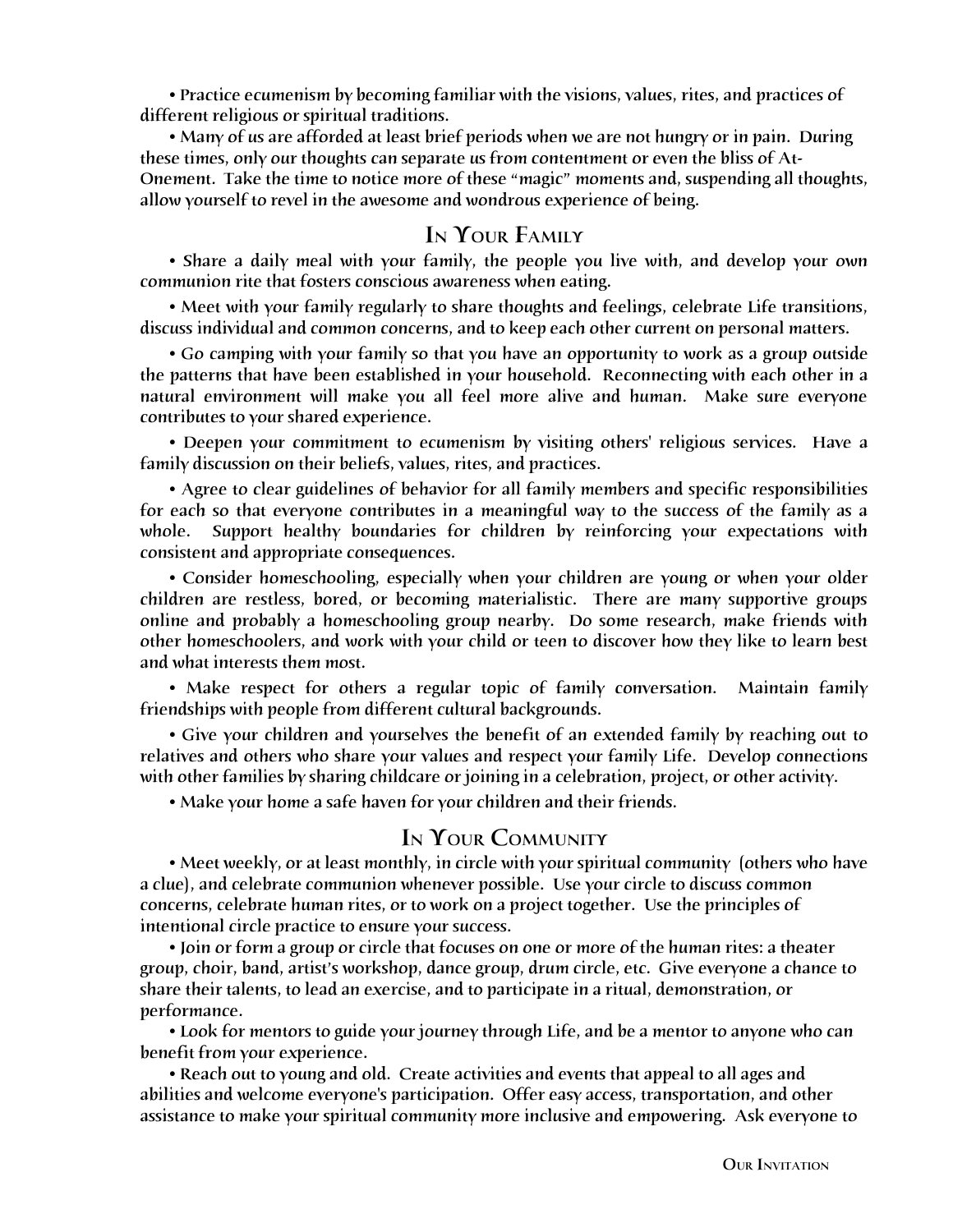contribute in their own way.

• Participate in the gathering and redistribution of a portion of your community's Energy and resources for the general welfare. Help out at your local food bank or soup kitchen. Organize a community potluck dinner with music or other entertainment for low-income and homeless people. Offer outdoor adventures, opportunities for service, life skills, and leadership training to youth.

• Support local businesses who demonstrate concern for their employees, their customers, and the environment. Advocate the abolition of corporate immunity and withdraw your support from any companies who demonstrate a disregard for their workers and/or the environment.

• Visit your local prison, volunteer to coordinate a program or activity, or get to know an inmate by correspondence and/or visitation.

• Support and participate in the commons. Promote green spaces, community gardens, playgrounds, and other public spaces. Contribute to public radio and subscribe to alternative newspapers, magazines, and other independent media.

• Advocate the sustainability and health of the air, water, food, and Energy of your community. Develop community awareness of your bio-region. Know your watershed, air quality, natural and agricultural resources, industrial practices, recycling opportunities, and other land uses.

• Join with others to stage a monthly event that elicits the participation of the greater community in the celebration of human rites. You'll be surprised at how many people who thought they couldn't sing, dance, play music, or do art, actually enjoy doing so in a noncompetitive space. Enjoy your community.

In the World

• Advocate practices that lead to At-Onement, not extinction.

• Support a more equitable distribution of the Earth's resources.

• Contribute to global groups working for peace, human rights, and environmental sustainability, including those seeking to establish a common interna-tional morality such as the United Nations and the Earth Charter Initiative.

• Travel to a place where you must speak another language, engage in other cultural practices, and come to recognize your own cultural preconceptions.

• Help a young person prepare financially, and in other ways, to spend a year in a country where the average person lives a simpler and more natural life.

• Host an exchange student or contribute to a third-world child or family.

• Foster global economic responsibility and social justice through universal education, international cooperation, and nonviolent action.

• Promote the stabilization of the Earth's human population through education, access to contraceptives, and humane birth control methods.

• Support the transformation of the nations of the Earth into bio-regional stewardships of limited size and with open borders.

• Defend freedom of information, public access to information technologies, and unrestricted global communication, as catalysts for global Consciousness.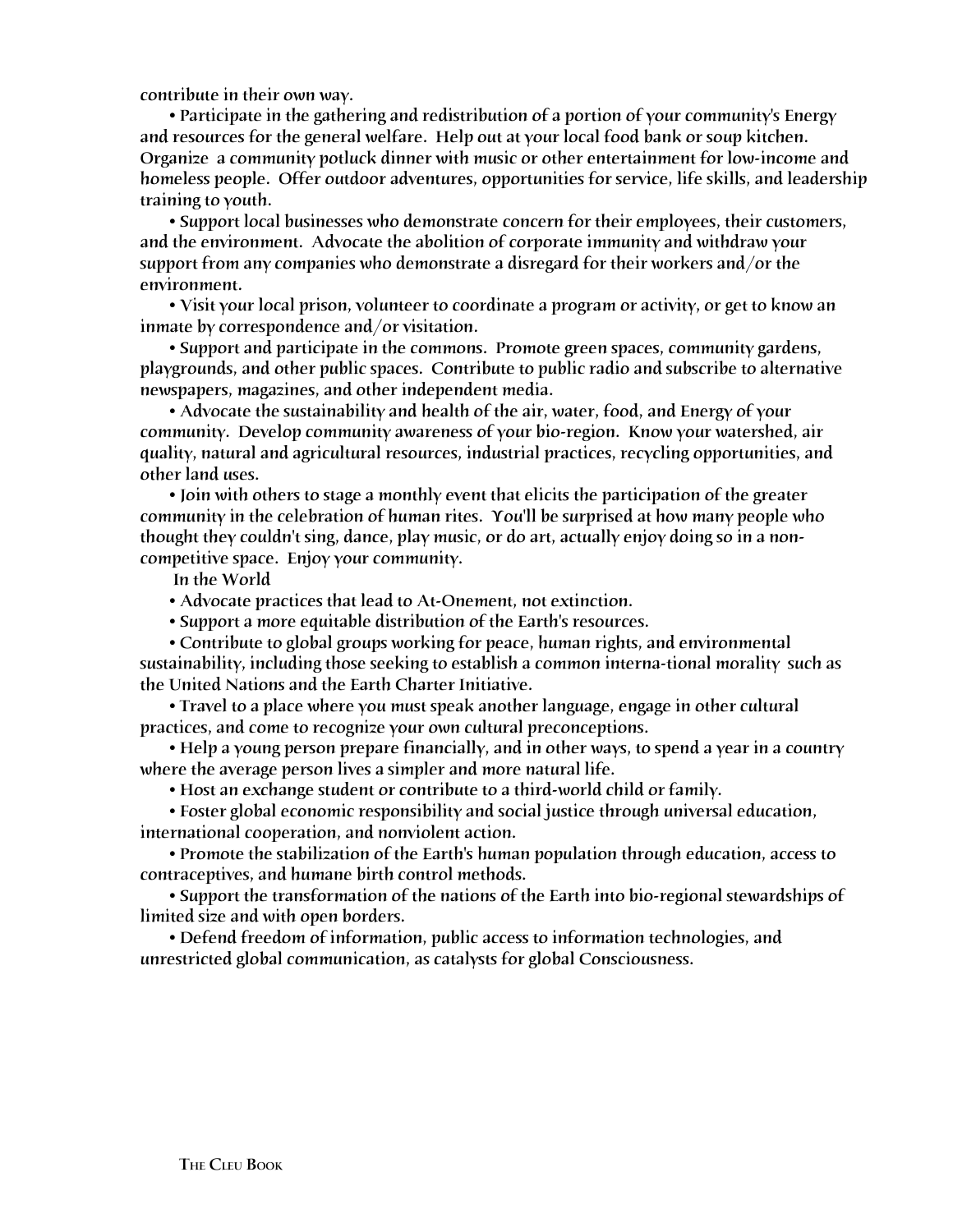### WHAT'S THE CLEU?

The Cleu is a symbolic representation of our vision of At-Onement, the five great miracles of Existence, the real clues to who we are.



The outer circle represents the Universe (Energy), the very first manifestation and source of all Existence. The next largest circle represents the Earth (Matter), the distillation of Energy into elemental form, the beginning of rhythm. The small innermost circle represents Life, that peculiar rhythmic interaction of Matter that self-replicates. The circle joining Life with the Universe represents Consciousness, the miraculous form of Life that knows that it knows.

All the circles together represent At-Onement, the harmonious uni-fication of all the great miracles and greatest miracle of all! For examples of At-Onement, we look to the mystics-- Jesus, Rumi, Buddha, Lao-Tzu, Einstein, Gandhi, Black Elk, the Dalai Lama, and others not quite so famous. When all conscious beings reach their level of compassion and awareness, Existence will again be truly At-One. That's the Cleu!

> Wear it to remind yourself and others of where we all come from-- the great miracles of Existence, and where we're all headed-- At-Onement.

> > You are the Cleu!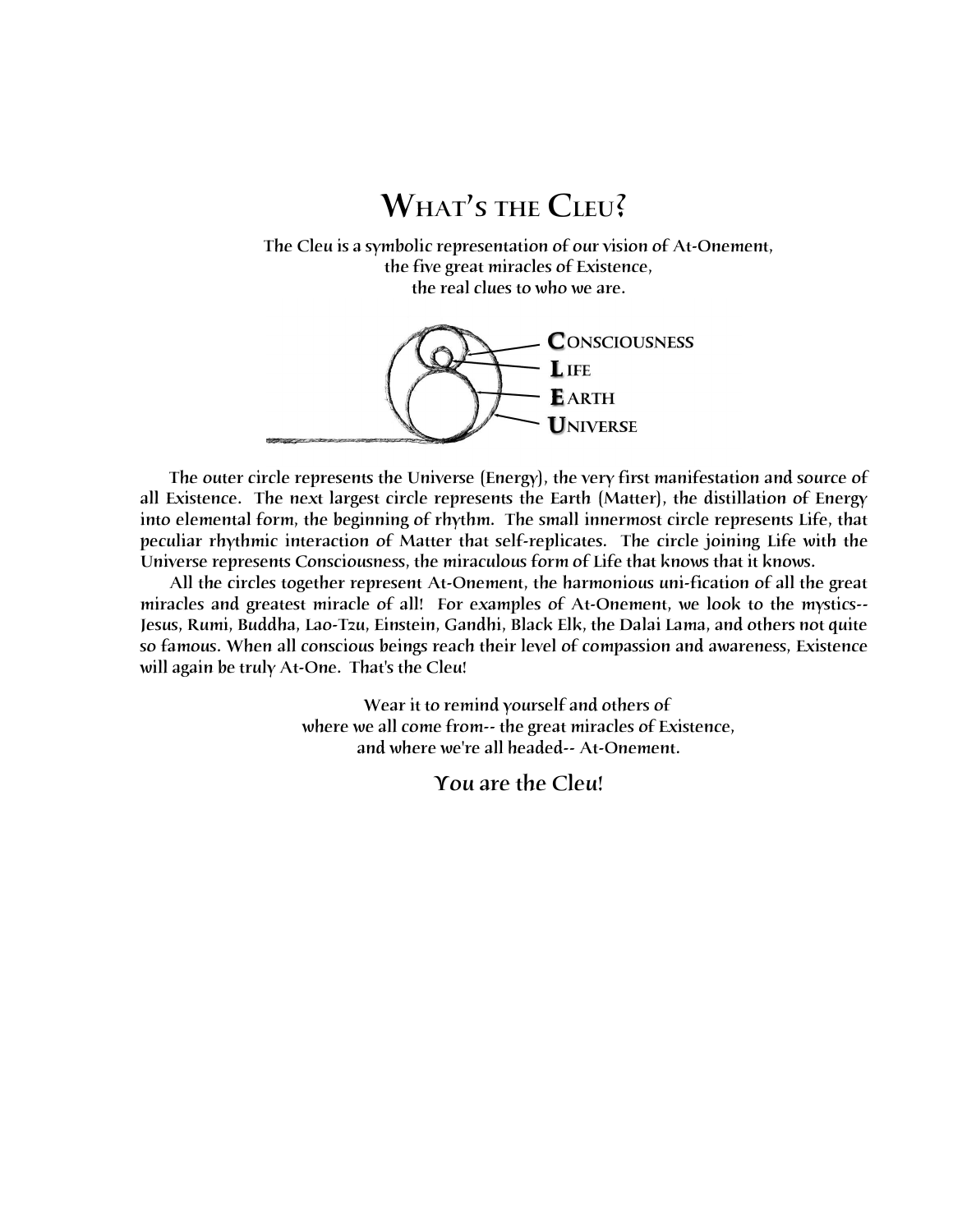# THE CLEU AFFIRMATION

(Recite or chant, alone or in a group)

# I am the clue!

I live a conscious Life in harmony with the rhythms of the Universe and in wonder and awe of the great miracles of Existence.

> I seek At-Onement in my own Life and maintain values supportive of the Earth and all Life, especially conscious Life.

I release my spirit upon the world knowing that everything I do changes my Life, my family, community, and world.

I inspire and guide others to discover their spiritual identity with the help of my vision, values, and practices.

I find At-Onement in my spiritual community when we gather together to celebrate Consciousness, enjoying our human rites in harmony with the rhythms of Life, the Earth, and the Universe.

# I am the Cleu!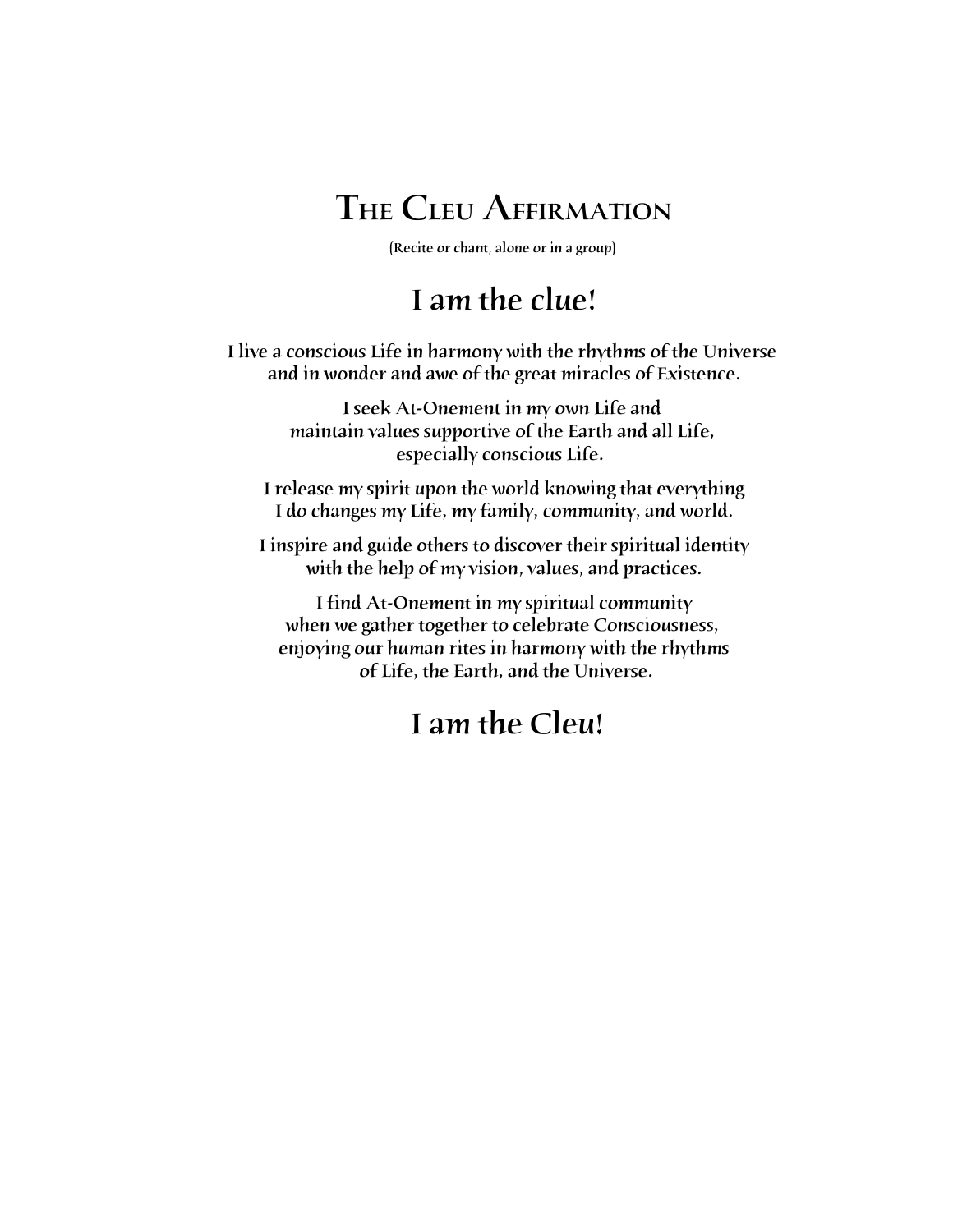

(call and response to your own melody)

Here and now, we celebrate Consciousness, defend Life, preserve the Earth, and live in awe and wonder at the Universe.